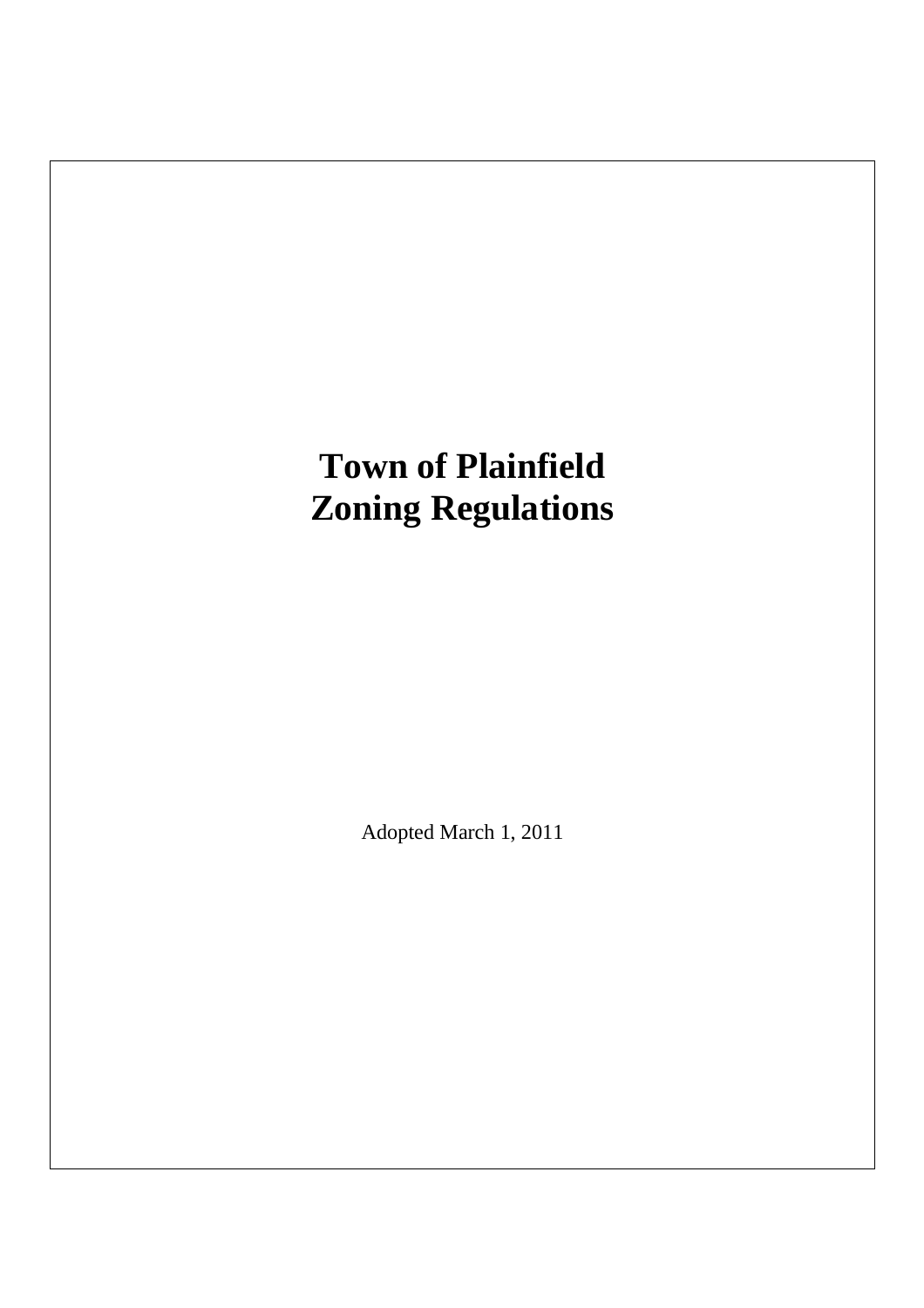Interim zoning regulations adopted 1970 Interim zoning regulations extended to 1972 Interim zoning regulations extended to 1974 Zoning regulations adopted March 5, 1974 Revised and readopted July 31, 1979 Revised and readopted March 3, 1998 Revised and readopted November 7, 2000 Interim zoning regulation adopted June 11, 2001 Revised and readopted March 4, 2003 Revised and readopted November 2, 2004 Interim zoning regulation adopted February 7, 2005 Interim zoning regulation adopted April 14, 2008 Interim zoning regulation renewed April 12,2010 Revised and adopted March 1, 2011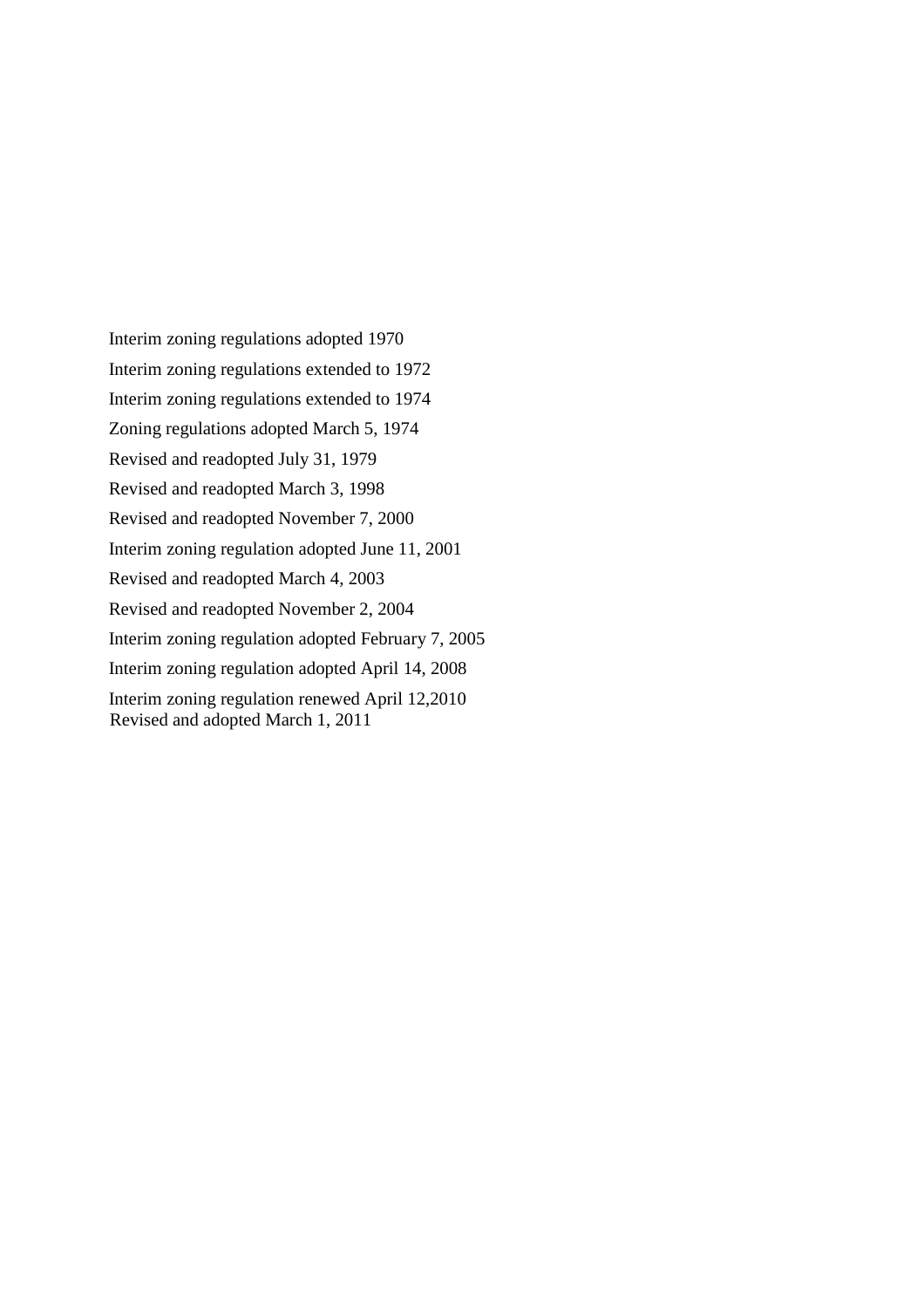# **Table of Contents**

| <b>ARTICLE I:</b> | ENACTMENT, PURPOSE, AMENDMENTS AND DEFINITIONS1 |  |
|-------------------|-------------------------------------------------|--|
| Section 1.1       |                                                 |  |
| Section 1.2       |                                                 |  |
| Section 1.3       |                                                 |  |
| Section 1.4       |                                                 |  |
| Section 1.5       |                                                 |  |
| Section 1.6       |                                                 |  |
|                   |                                                 |  |

# ARTICLE II: ESTABLISHMENT OF ZONING DISTRICT, ADMINISTRATION & ENFORCEMENT6

| Section 2.1         |                                                                             |  |
|---------------------|-----------------------------------------------------------------------------|--|
| Section 2.2         |                                                                             |  |
| Section 2.3         |                                                                             |  |
| Section 2.4         |                                                                             |  |
| Section 2.5         |                                                                             |  |
| Section 2.6         |                                                                             |  |
| Section 2.7         |                                                                             |  |
| Section 2.8         |                                                                             |  |
| Section 2.9         |                                                                             |  |
| Section 2.10        |                                                                             |  |
| Section 2.11        |                                                                             |  |
| <b>ARTICLE III.</b> |                                                                             |  |
| Section 3.1         |                                                                             |  |
| Section 3.2         |                                                                             |  |
| Section 3.3         |                                                                             |  |
| Section 3.4         |                                                                             |  |
| Section 3.4.1       |                                                                             |  |
| Section 3.5.1       |                                                                             |  |
| Section 3.5.2       |                                                                             |  |
| Section 3.6         |                                                                             |  |
| Section 3.7         |                                                                             |  |
| Section 3.8         |                                                                             |  |
| Section 3.9         |                                                                             |  |
| Section 3.10        |                                                                             |  |
| Section 3.11        |                                                                             |  |
| Section 3.12        |                                                                             |  |
| Section 3.13        |                                                                             |  |
| Section 3.14        | Construction Along Watercourses, Waterbodies, and Designated Scenic Roads17 |  |
| Section 3.15        |                                                                             |  |
| Section 3.16        |                                                                             |  |
| Section 3.17        |                                                                             |  |
| Section 3.18        |                                                                             |  |
|                     |                                                                             |  |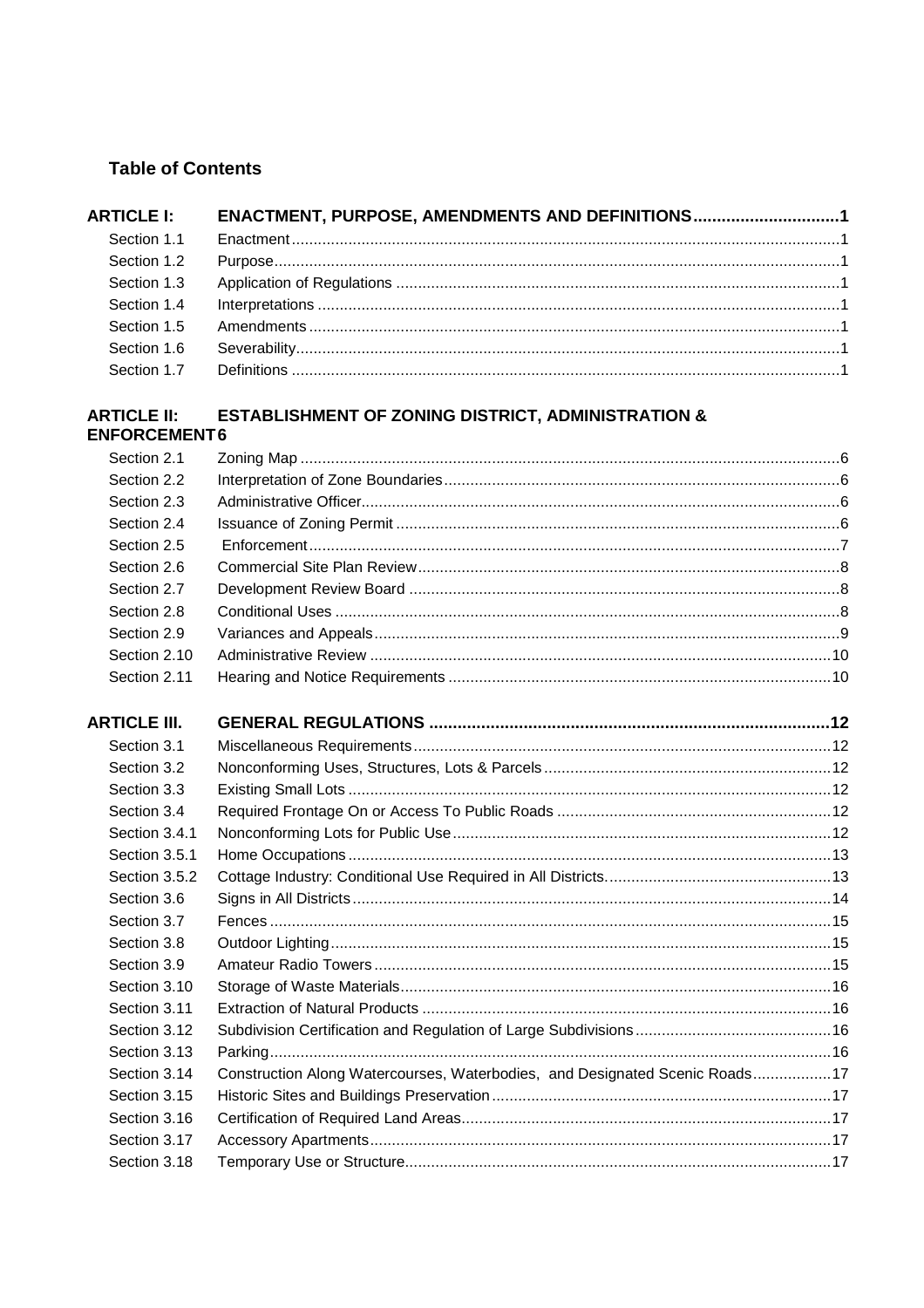| Section 3.19       |  |
|--------------------|--|
| Section 3.20       |  |
| <b>ARTICLE IV:</b> |  |
| Section 4.1        |  |
| Section 4.2        |  |
| Section 4.3        |  |
| Section 4.4        |  |
|                    |  |
| Section 5.1        |  |
| Section 5.2        |  |
| Section 5.3        |  |
| Section 5.4        |  |
| Section 5.5        |  |
| Section 5.6        |  |
| <b>ARTICLE VI:</b> |  |
| Section 6.1        |  |
| Section 6.2        |  |
| Section 6.3        |  |
| Section 6.4        |  |
| Section 6.5        |  |
| Section 6.6        |  |
| Section 6.7        |  |
| Section 6.8        |  |
| Section 6.10       |  |
| Section 6.11       |  |

# **APPENDICES**

| Appendix 1 | Zoning Map |
|------------|------------|
|            |            |

Appendix 2 Historic District Map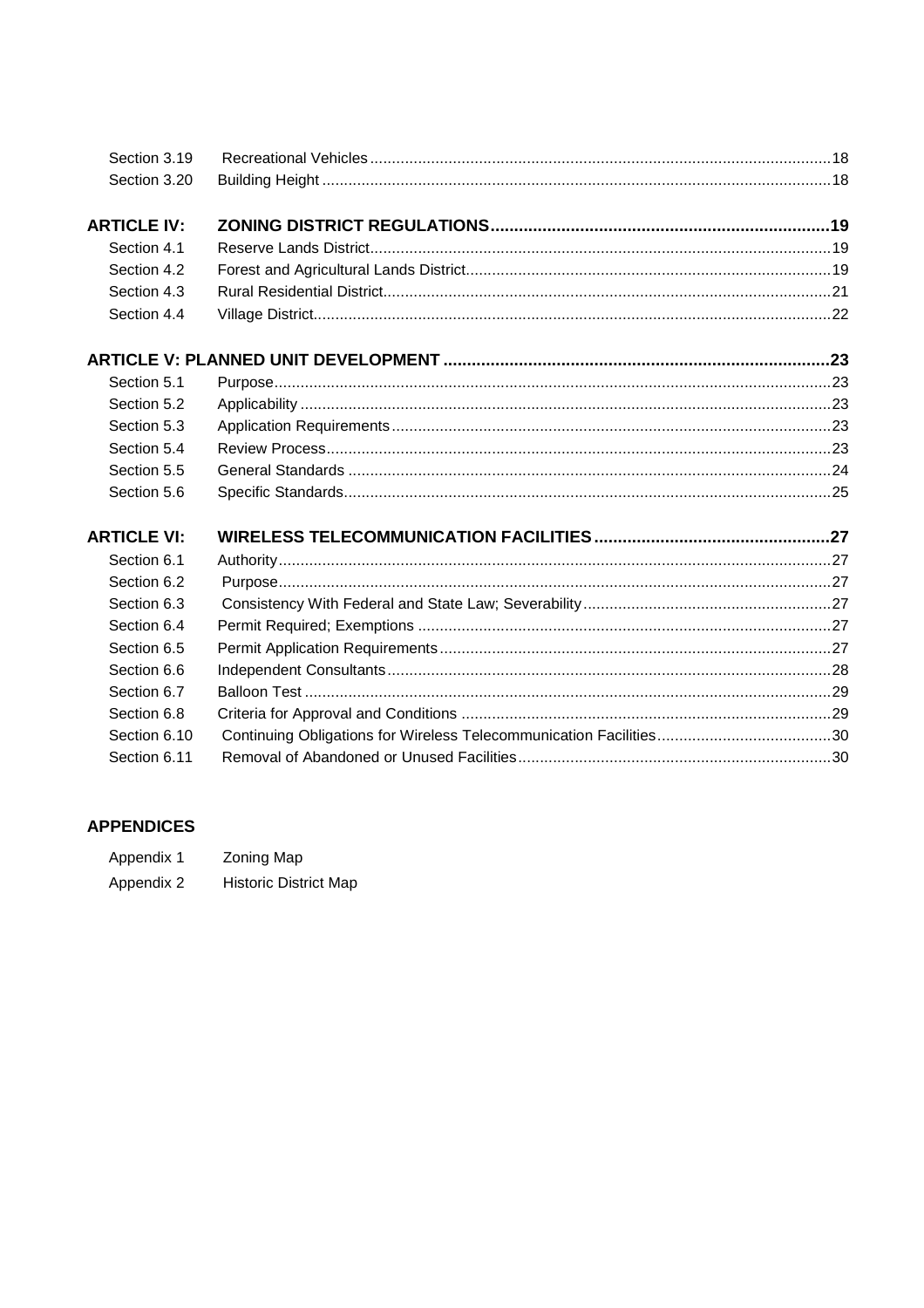# **ARTICLE I: ENACTMENT, PURPOSE, AMENDMENTS AND DEFINITIONS**

## **Section 1.1 Enactment**

In accordance with the Vermont Municipal and Regional Planning and Development Act, hereinafter referred to as the "Act", 24 V.S.A., Chapter 117, §4401 and §4481, there are hereby established Zoning Regulations for Plainfield, which are set forth in the text, maps, and appendices that constitute these regulations. These regulations shall be known as the "Town of Plainfield Zoning Ordinance."

# **Section 1.2 Purpose**

It is the intent of these Regulations to provide for orderly community growth, to implement the Plainfield Town Plan, to provide one zoning ordinance for the Town of Plainfield, and to further the purposes established in the Act, §4302.

# **Section 1.3 Application of Regulations**

The application of these Regulations is subject to §§4411, 4412, 4413 and 4414 of the Act.

Except as hereinafter provided, no building or structure shall be erected, moved, or extended, and no land, building or structure or part thereof shall be occupied or used, unless in conformity with the Regulations herein specified for the district in which it is located. Any use not permitted by these Regulations shall be deemed prohibited.

## **Section 1.4 Interpretations**

Except for §4413 (b) of the Act and where these Regulations specifically provide to the contrary, it is not intended to repeal, annul, or in any way to impair any permits previously granted that have not yet expired. However, where these Regulations impose a greater restriction upon use of a structure or land than are required by any other statute, ordinance, rule, regulations, permit, easement or agreement, the provisions of these Regulations shall control. Further, these Regulations shall supersede any prior Zoning Regulation for the Town of Plainfield.

# **Section 1.5 Amendments**

These Regulations may be amended according to the requirements and procedures established in §4442 of the Act.

#### **Section 1.6 Severability**

A finding by any court or body of competent jurisdiction that any part of these Regulations is invalid shall not invalidate the remainder thereof.

# **Section 1.7 Definitions**

Except where specifically defined herein, all words used in these Regulations shall carry their customary meaning. Words used in the present tense include the future, and the singular includes the plural; the word "shall" is mandatory; "occupied" or "used" shall be considered as though followed by "or intended, arranged or designed to be used or occupied"; "person" includes individual, partnership, association, corporation, company or organization. Condominiums, joint tenancy and tenancies in common shall be treated as single associations. Doubt as to the precise meaning of any word in these Regulations shall be clarified by the Development Review Board.

Definitions contained in §4303 of the Development Act shall be applicable throughout these Regulations. Furthermore, unless otherwise expressly stated in these Regulations, the following additional terms shall, for the purposes of these Regulations, have the meaning herein indicated:

**Accessory apartment –** An efficiency or one-bedroom apartment that is clearly incidental and subordinate to a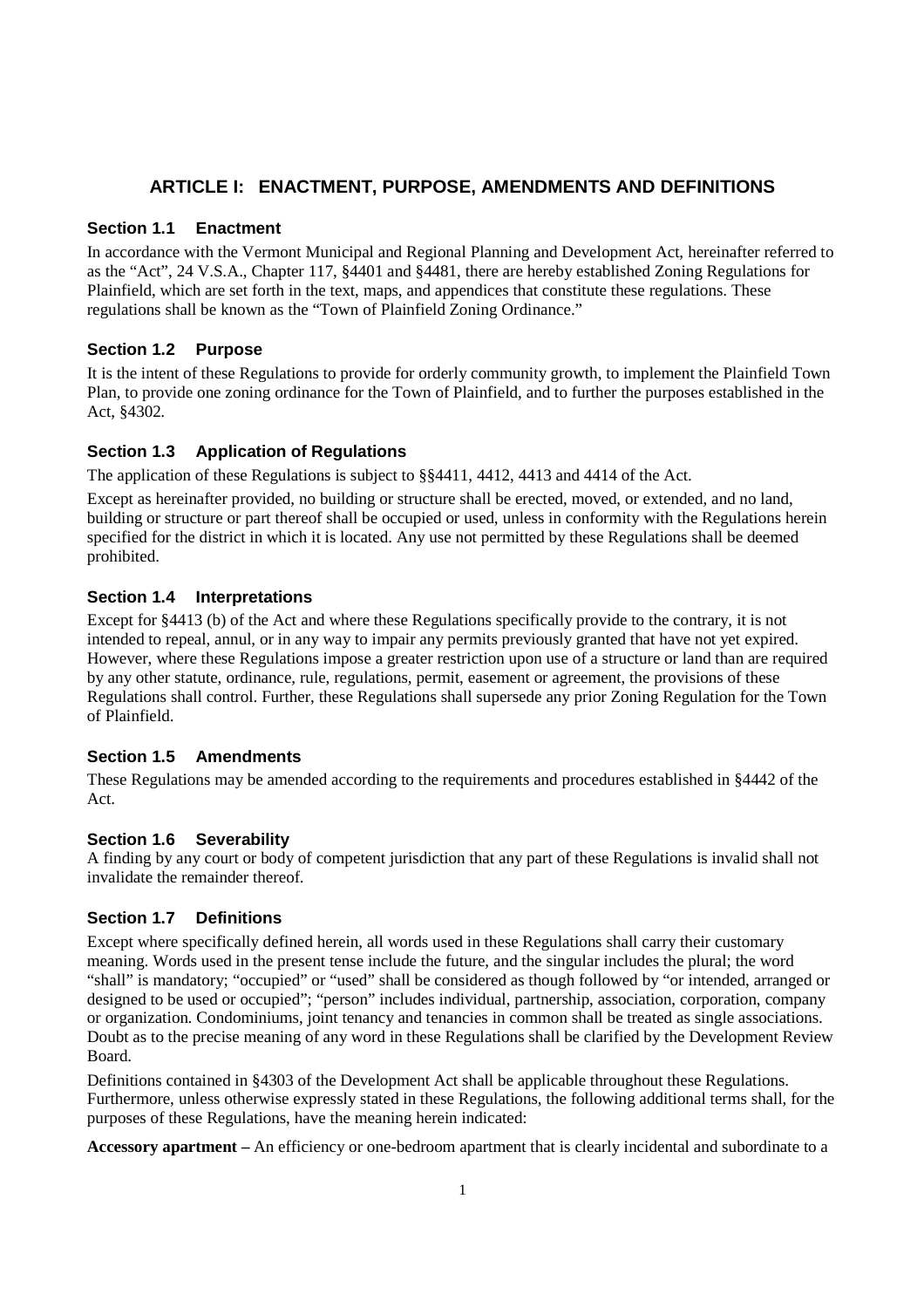single-family dwelling, and has facilities and provisions for independent living, including sleeping, food preparation, and sanitation, has sufficient wastewater capacity, and does not exceed 30% of the total habitable floor space of the single-family dwelling or 400 square feet, whichever is greater.

A**ccessory use or structure** – A building or use clearly incidental or subordinate in size and overall appearance (except for barns) to the main use or building, and customarily in connection with, the principal building or use on the same lot.

**Affordable housing** –either of the following:

(a) Housing that is owned by its inhabitants whose gross annual household income does not exceed 80 percent of the county median income as defined by the United States Department of Housing and Urban Development, and the total annual cost of the housing, including principal, interest, taxes, insurance, and condominium association fees is not more than 30 percent of the household's gross annual income.

(b) Housing that is rented by its inhabitants whose gross annual household income does not exceed 80 percent of the county median income as defined by the United States Department of Housing and Urban Development, and the total annual cost of the housing, including rent, utilities, and condominium association fees, is not more than 30 percent of the household's gross annual income.

**Affordable housing development** – A housing development of which at least 20 percent of the units or a minimum of five units, whichever is greater, are affordable housing units. Affordable units shall be subject to covenants or restrictions that preserve their affordability for a minimum of 15 years or longer as provided in municipal bylaws.

**Agricultural use** – The use of property or structures for common farming-related activities necessary for crop and animal production, including plant or tree nurseries.

**Antenna tower (telecommunications)** – see Article 6, Wireless Telecommunications Facilities.

**Banner** – Any sign of lightweight fabric or similar material for the purposes of advertising or promotional information. Banners will be considered as part of a business' total sign area. National flags, state or municipal flags, or the official flag of any institution or business shall not be considered banners.

**Base flood** –The flood having a one percent chance of being equaled or exceeded in any given year.

**Bed and breakfast** – an owner-occupied dwelling using no more than five (5) sleeping rooms for rent for transient occupancy in exchange for compensation, including the serving of breakfast to guests only. The sale of alcoholic beverages is prohibited.

**Building front line** – a line parallel to the street touching that part of a building closest to the street. This includes porches, whether enclosed or unenclosed, but does not include steps.

**Change of use – A**ny change of use from one category of use to another, for example, residential to commercial, etc. or within a category of use (one retail use to another, one manufacturing use to another or from single family use to 2-family or multi-family use). A change of use shall also include any change of character of the business activity, for example, retail to wholesale.

**Child care home** – a facility that operates according to a license or registration from the state of Vermont to provide care in the owner's residence on a regular basis for six or fewer children under the age of sixteen full time for a period not to exceed 24 hours and up to four additional children for after-school hours, excluding the children of the owner. A child care home is a permitted use in all zones allowing dwelling units.

**Child care facility** – a facility which operates according to a license or registration from the state of Vermont in which care is provided on a regular basis for seven or more children under sixteen years of age, at one time, for periods not to exceed 24 hours. Such facilities include those commonly known as "day care center", "day nurseries", "play groups", and "pre-school". The issuance of a conditional use permit is required for a child care facility.

**Commercial use** – the use of a building or land or portions thereof for the purchase, sale or exchange of goods and commodities, services and amenities.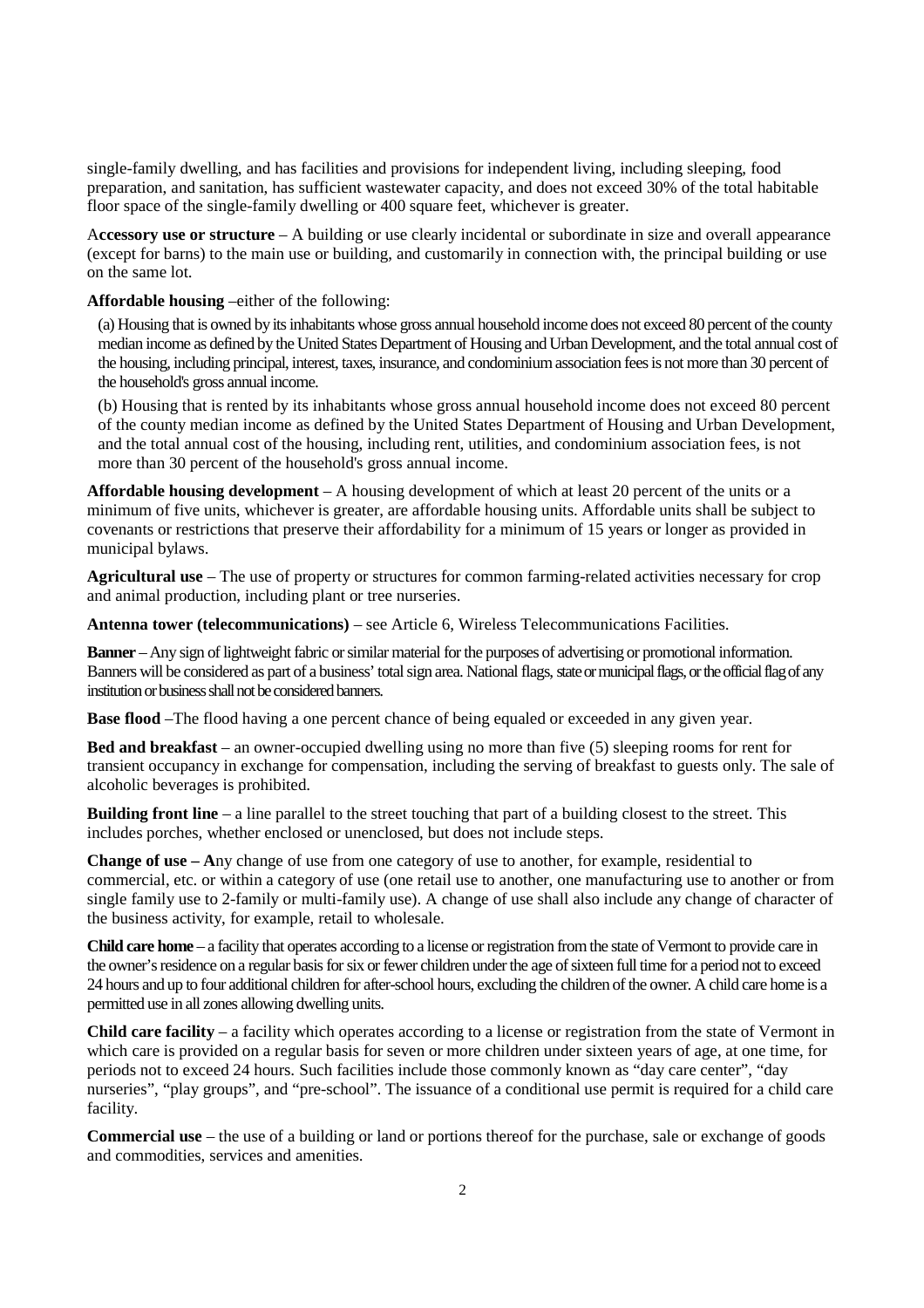**Community facility** – a building used for recreational, social, educational, and cultural activities, open to the public or a designated part of the public, usually owned and operated by a public or non-profit group or agency.

**Cottage industry – A**ny use of a lot for gainful employment, operating on the same scale and intensity as a Home Occupation, meeting the provisions of Section 3.5.2 of this bylaw.

**Dormitory** – A building used as group living quarters by six or more students and/or staff as an accessory use for an academic institution, convent, monastery, or similar institutional use.

**Dwelling unit** – A room or set of rooms fitted with a private bath and kitchen facilities comprising an independent, self-contained residence occupied by a family and where rooms are not let to individuals.

**Dwelling: one family** – A detached building or structure which contains no more than one dwelling unit.

**Dwelling: two family** – A detached building or structure which contains no more than two dwelling units.

**Dwelling: multiple unit** – A building or portion thereof containing three or more dwelling units.

**Essential service** – Services and utilities needed for health, safety, and general welfare of the community, such as underground, surface, or overhead electrical, gas, telephone, steam, water, sewerage, and other utilities and the equipment and appurtenances necessary for such systems to furnish an adequate level of service for the area in which it is located.

**Family** – One or more persons living, sleeping, cooking, and eating on the same premises as a single housekeeping unit.

**Floor area** – The sum of the gross horizontal areas of several floors of the building or buildings on a lot measured from the exterior faces or exterior walls or from the centerline of party walls separating two buildings, excluding attic and basement areas used only for storage or the operation and maintenance of the building.

**Height** – The vertical distance measured from the average elevation of the finished grade around the building to the highest point of the ridge line or roof surface, excluding the chimney, or for a structure without a roof, to the highest point of the structure.

**Home occupation –** An accessory use of a residence meeting the provisions of Section 3.5.1 of this bylaw.

**Land development** – The division of a parcel into two or more parcels, the construction, reconstruction, conversion, structural alteration, relocation, or enlargement of any building or other structure, or of any mining, excavation, or landfill, and any change in the use of any building or other structure, or land, or extension of use of land.

**Light industry** – Any manufacture, processing or fabrication of goods, wares or merchandise, having not more than 15 employees, occupying not more than 6,000 square feet of area including floor area and outdoor storage, and generating an average of not more than ten large truck trips per day. Such industry should be compatible with a rural residential environment and not cause any air, water or noise pollution.

**Lodge** – A building designed, in whole or in part, to room and/or board persons on a nightly, weekly or seasonal basis.

**Lot** – Land occupied or to be occupied by a building and its accessory buildings, together with the required open spaces, and having not less than the minimum area, frontage, width and depth required for a lot in the district in which such land is situated. Only one primary dwelling structure is allowed per lot, except in Planned Unit Development.

**Lot frontage** – The horizontal distance between the side lot lines measured at the point where the side lot lines intersect the town or state highway OR the distance between the side lot lines of a lot created by or on an approved permanent easement or right-of-way access to a town or state highway. The required frontage for a lot shall be measured along a continuous line and shall not be interrupted, with the exception of a private drive, for the full length of the required distance.

**Lot line** – Any boundary of a lot other than a street line.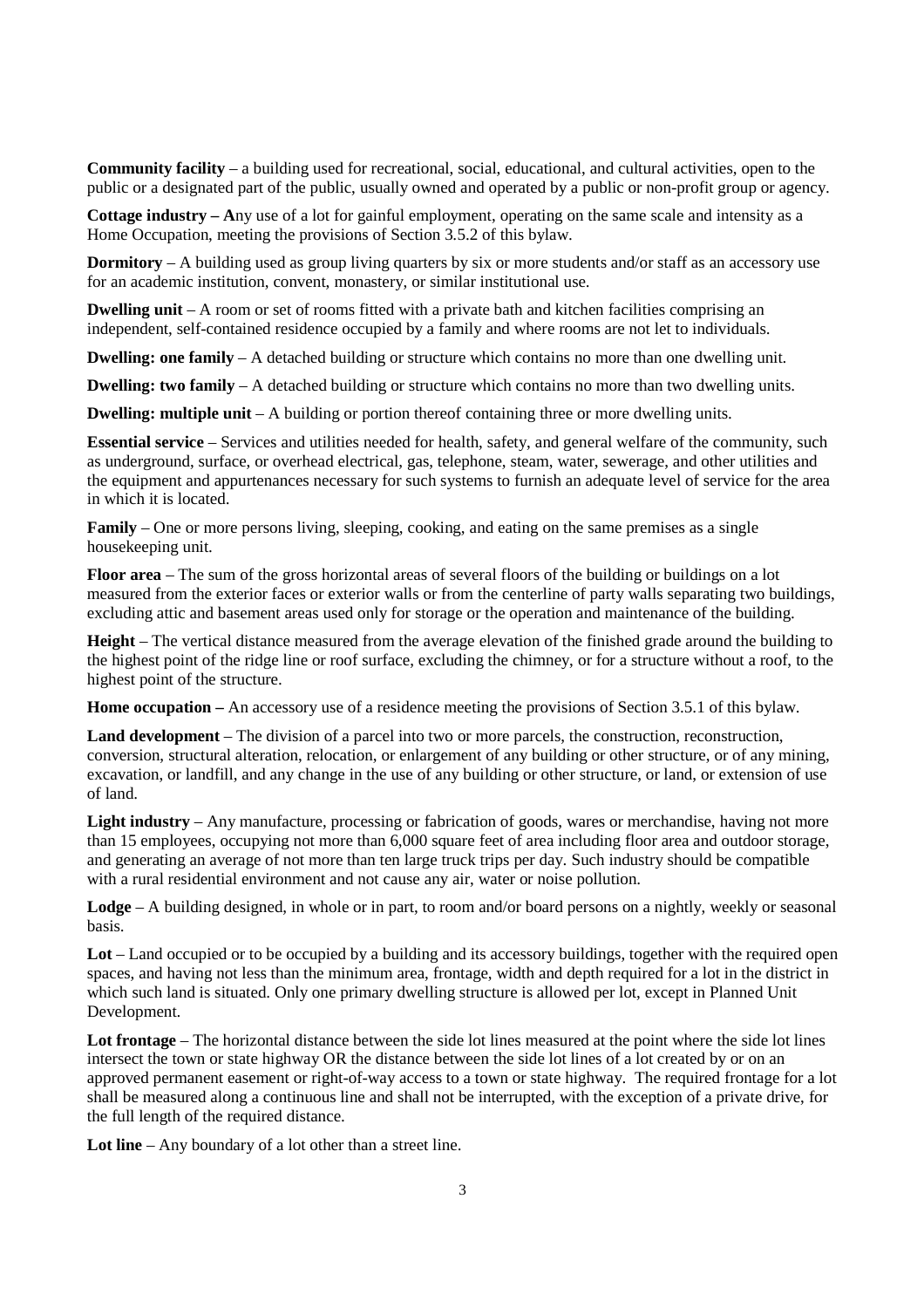**Nonconforming lots or parcels** – Lots or parcels that do not conform to the present bylaws covering dimensional requirements but were in conformance with all applicable laws, ordinances, and regulations prior to the enactment of the present bylaws, including a lot or parcel improperly authorized as a result of error by the administrative officer.

**Nonconforming structure** – A structure or part of a structure that does not conform to the present bylaws but was in conformance with all applicable laws, ordinances, and regulations prior to the enactment of the present bylaws, including a structure improperly authorized as a result of error by the administrative officer.

**Nonconforming use** – use of land that does not conform to the present bylaws but did conform to all applicable laws, ordinances, and regulations prior to the enactment of the present bylaws, including a use improperly authorized as a result of error by the administrative officer.

**Nonconformity** – A nonconforming use, structure, lot, or parcel.

**Parking space** – A temporary storage area for motor vehicles that a) has the minimum dimensions required in these regulations and b) is not located on a dedicated street right of way.

**Planned unit development** – One or more lots, tracts, or parcels of land to be developed as a single entity, the plan for which may propose any authorized combination of density or intensity transfers or increases, as well as the mixing of land uses. See Article 5, Planned Unit Developments.

**Public water, public sewer** – Sewage disposal and water supply systems approved by the water & wastewater commission.

**Recreational use, commercial** – Privately owned and operated use or buildings for sports or other leisure time activities, including, but not limited to, tennis court, skiing facility, skating rink, swimming pool, golf course, skating rink. This shall not include automobile or other motorized vehicle racing tracks, firing ranges and amusement parks.

**Recreational use, public** – Playground, playing field, park, open space, swimming pool or other recreational use or building operated by a governmental body or agency.

**Recreational vehicle** – A vehicle which is: (a) built on a single chassis; (b) 400 square feet or less when measured at the largest horizontal projection; (c) designed to be self-propelled or permanently towable by a light duty truck; and (d) designed primarily not for use as a permanent dwelling but as a temporary living quarters for recreational, camping, travel, or seasonal use.

**Religious institution** – Any premises used and operated as a non-profit operation principally as a place of worship and religious education, but not including a school.

**Setback** – The distance between the nearest portion of any building on a lot and the street line of the lot.

**Sign** – Any structure, display, device or representation which is designed or used to advertise or call attention to any thing, person, business, activity or place and is visible from any highway or other right-of-way. It does not include the flag, pennant or insignia of any nation, state or town. Whenever dimensions of a sign are specified, they shall include panels and frames.

**Sign, portable** – Any sign not permanently attached to the ground or other permanent structure. Portable signs, i.e. Sandwich boards, will be considered as part of a business' total sign area.

**Sign**, **temporary** – A sign, including its supporting structure, for the purposes of announcing or promoting a particular event, intended to be maintained for a period not to exceed 14 consecutive days. Temporary signs are meant to announce one-time events, e.g. a church supper, a play, auction, etc.

**Stable** – A commercial boarding and grooming facility for horses or other livestock which may include stalls for rent to the general public. A stable may also include riding facilities and trails.

**Street line** – The line dividing the street, including right of way, and a lot. Where the width of the street is not established or cannot be determined, the street line shall be considered to be twenty-four (24) feet (i.e., one and one-half (1 1/2) rods) from the center of the existing traveled way.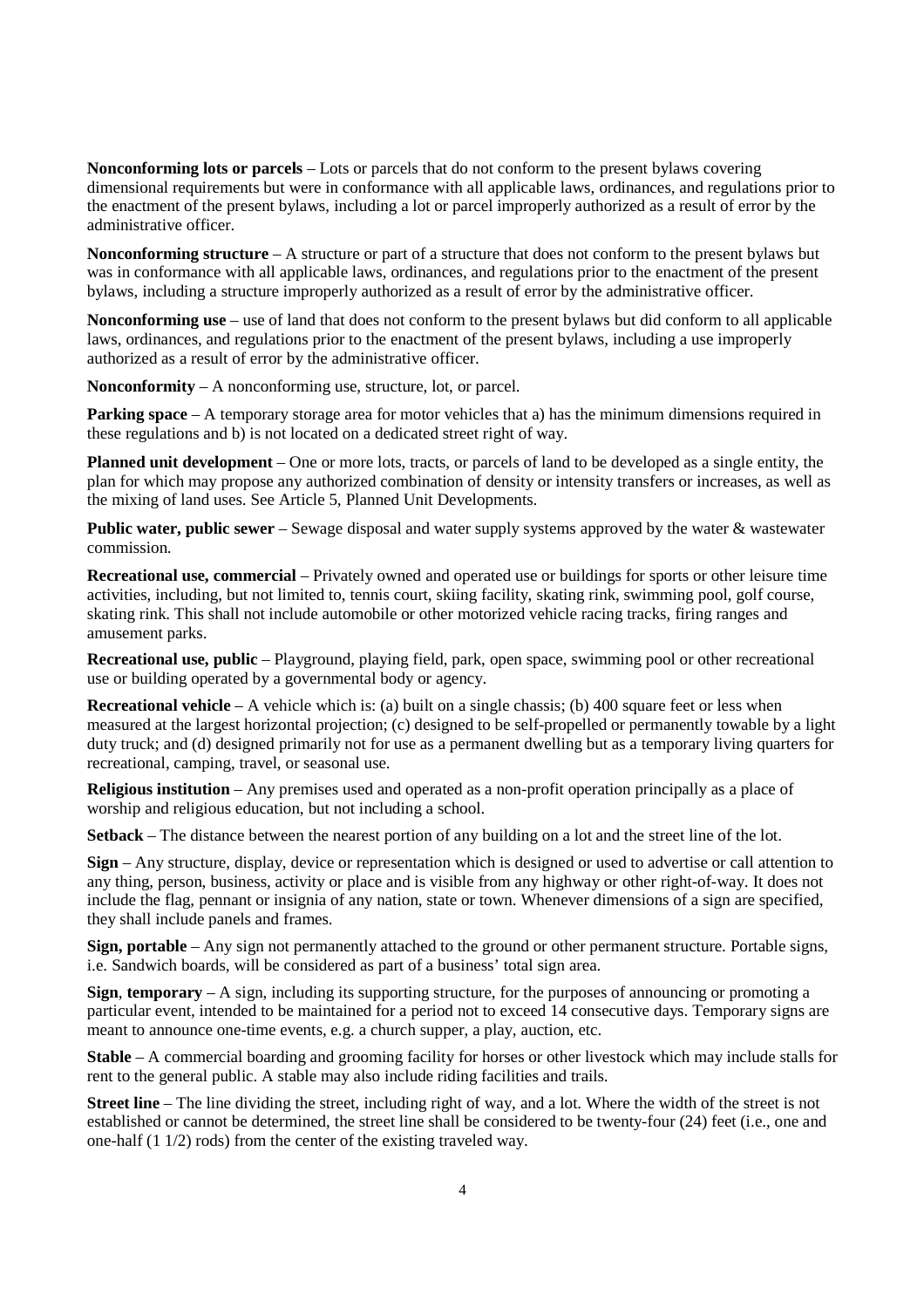**Structure** – An assembly of materials for occupancy or use, including a building, mobile home or trailer, sign, wall, or fence.

**Subdivision** – A division of any part, parcel, or area of land by the owner either by lots or metes and bounds into lots or parcels two or more in number for the purpose of conveyance, transfer, lease, improvement, platting or sale, or any re-subdivision of land.

**Temporary dwelling –** The use, under limited and specified conditions and for periods of not more than 12 consecutive months, of any structure as a dwelling.

**Temporary structure – A** structure designed for limited use with no foundation or footings, which is easily relocated and which remains in place for less than six months in any one-year period. Trailers that were intended for on-road usage, box vans, shipping containers and similar conveyances shall be considered structures if they are used for storage on a parcel for more than six (6) months. Structures in existence for more than six months shall be considered permanent and require a permit.

**Wetlands** – Those areas of the state that are inundated by surface or groundwater with a frequency sufficient to support vegetation or aquatic life that depend on saturated or seasonally saturated soil conditions for growth and reproduction. Such areas include marshes, swamps, sloughs, potholes, fens, river and lake overflows, mud flats, bogs, and ponds, but excluding such areas as grow food or crops in connection with farming activities.

**Wireless telecommunication service –** any commercial mobile service, wireless service, common carrier wireless exchange service, cellular service, personal communication service (pcs), specialized mobile radio service, paging service, wireless data service, or public or private radio dispatch service.

**Wireless telecommunication facility –** any tower or other support structure, including antennae, that will extend 20 or more feet vertically, and any accompanying structure, building, access road, service utility or equipment that broadcasts or receives radio frequency waves carrying wireless telecommunication services.

**Wireless telecommunication service provider** *–* any person or entity providing wireless telecommunication services.

**Yard** – Space on a lot, not occupied with a building or structure, between the building and the property line. Porches, whether enclosed or unenclosed, shall be considered as part of the main building and shall not project into a required yard.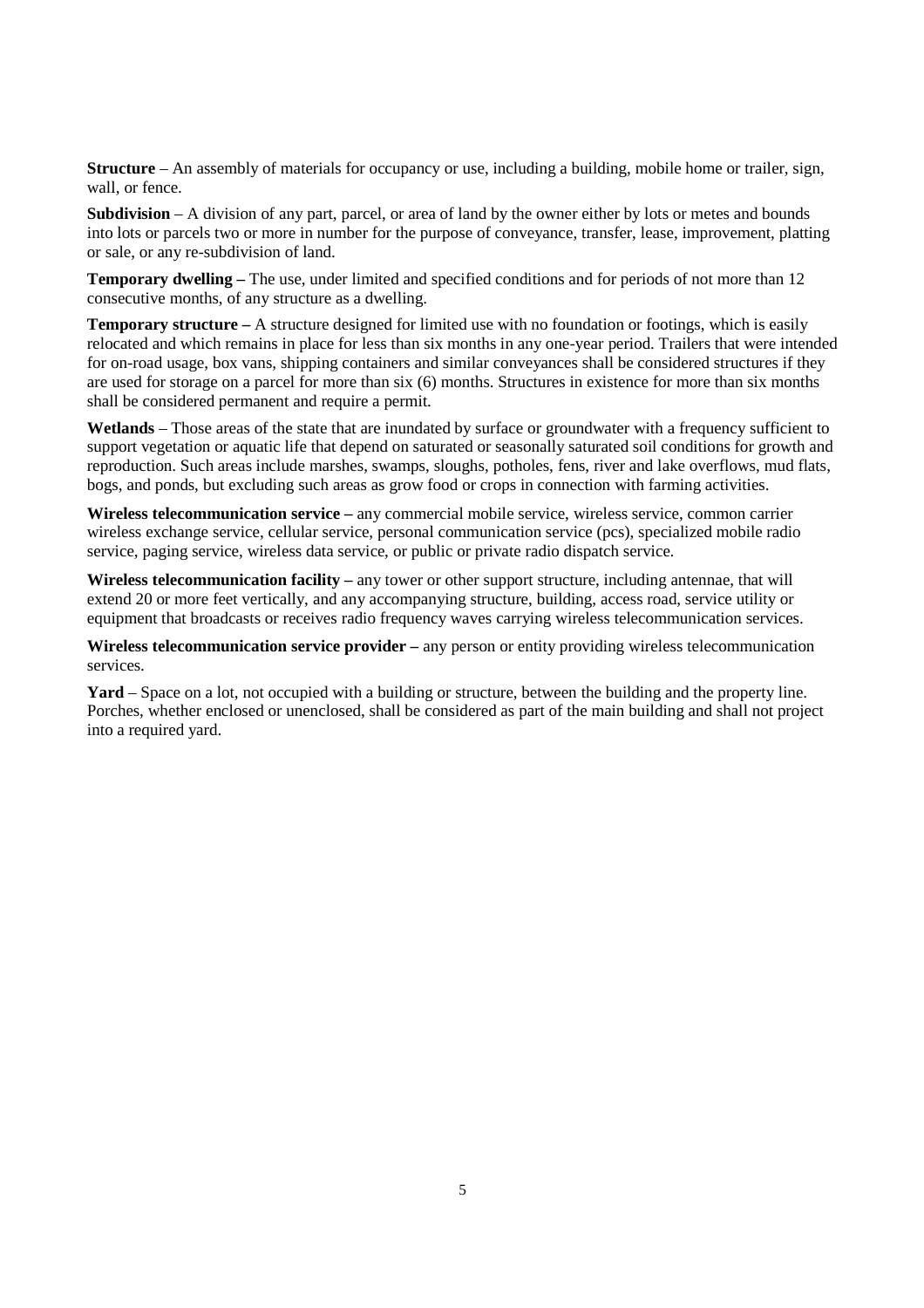# **ARTICLE II: ESTABLISHMENT OF ZONING DISTRICT, ADMINISTRATION & ENFORCEMENT**

## **Section 2.1 Zoning Map**

The location and boundaries of said districts are established as shown on the attached zoning map, the zoning map is hereby made a part of these regulations, together with all future notations, references and amendments.

#### **Section 2.2 Interpretation of Zone Boundaries**

If uncertainty exists to the boundary of any district shown on the zoning map, the Development Review Board shall determine the location of such boundary.

#### **Section 2.3 Administrative Officer**

The Administrative Officer is nominated by the Planning Commission and appointed by the Selectboard, as provided for in Section 4448 of the development act. Said officer shall literally enforce the provisions of these regulations, and in so doing, shall inspect land developments, maintain records of his/her actions, report periodically to the public and the governing body and perform all other necessary tasks to carry out the provisions of these regulations and the duties of his/her office. The administrative officer, in addition to his other duties, shall report annually in the town report on permits granted and denied.

## **Section 2.4 Issuance of Zoning Permit**

#### **Applicability**

No land development as defined herein, including a change of use, shall be commenced in Plainfield until a zoning permit has been issued by the administrative officer, as provided for in §§4448–9 of the Act.

#### **Exemptions**

No zoning permit shall be required for the following activities:

- 1. Accepted agricultural practices, including the construction of farm structures, as defined in accordance with V.S.A. §4413(d). However, written notification, including a site plan map showing structure setback distances from roads, property lines and surface waters, shall be submitted to the Administrative Officer prior to any construction.
- 2. Normal maintenance and repair or modification of building interiors of an existing structure which do not result in exterior expansion or a change of use.
- 3. Residential entry stairs (excluding decks and porches and access to upper floors), handicap access ramps, and fences or walls no more than 4 feet in height which do not extend into or obstruct public rights of way or interfere with corner visibilities or sight distances for vehicular traffic.
- 4. Minor grading and excavation associated with road and driveway maintenance which is incidental to an approved use.
- 5. Temporary structures, as herein defined, which remain in place no longer than six months.
- 6. One freestanding and moveable structure, accessory to residential use on parcel, measuring no larger than 100 feet square and 15 feet in height per density unit (the minimum acreage required for a residence in a district), up to a maximum of three on a parcel shall not require a permit; however, no structure shall increase the external dimensions of another structure without a permit. All structures, temporary or otherwise, must meet applicable setbacks.
- 7. Arbors, trellises, children's playsets.
- 8. Garage sales, yard sales, auctions or similar activities on private land, or on town land with Selectboard authorization, that do not exceed three consecutive days, nor more than twelve days total in any calendar year.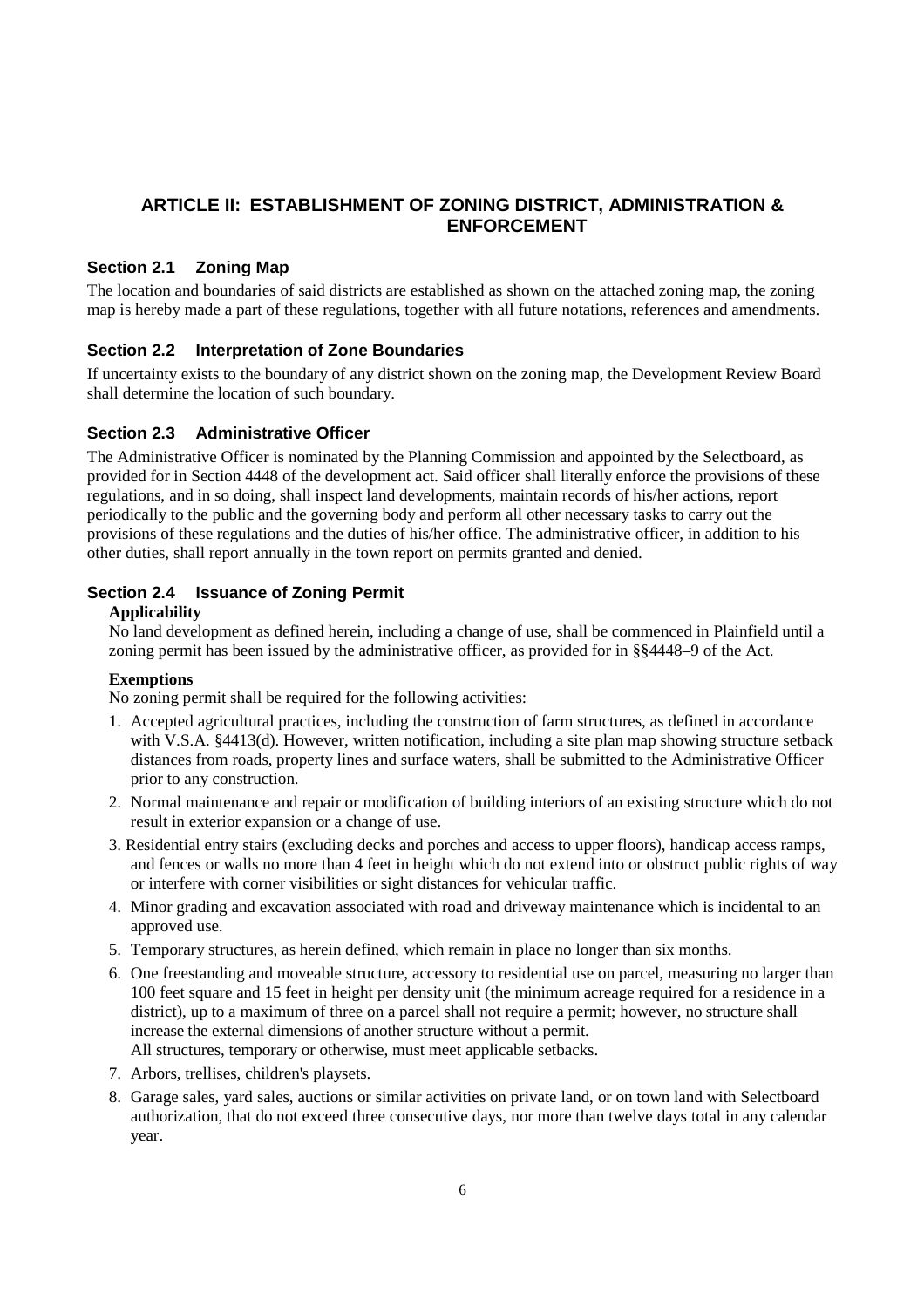#### **Issuance**

- 1. A site plan map shall be submitted with each application for a zoning permit or site plan review. The map shall indicate the dimensions of the lot, location of all existing structures and development, including well, septic and driveway, on the lot, adjacent landowners, and the location of the lot within the community. The site plan map shall also include proposed development and structures for which the zoning permit is sought.
- 2. Within thirty (30) days of receipt of a complete application, including all application materials and fees, the Administrative Officer shall act to either issue or deny a zoning permit in writing, or to refer the application to the Development Review Board and/or state for consideration. In accordance with 24 V.S.A. §4448–9, if the Administrative Officer fails to act within the 30-day period, a permit shall be deemed issued on the  $31<sup>st</sup>$  day.
- 3. No zoning permit shall be issued by the Administrative Officer for any use or structure which requires the approval of a municipal panel or the selectboard until such approval has been obtained. For permit applications that must be referred to a state agency for review, no zoning permit shall be issued until a response has been received from the state, or the expiration of 30 days following the submission of the application to the state.
- 4. The Administrative Officer, within three (3) days of the date of issuance, shall deliver a copy of the zoning permit to the listers, shall post a copy of the permit in the municipal offices and shall post a notice of permit on the property concerned within view of the nearest public right-of-way until the time for appeal has expired.

#### **Effective date**

No zoning permit shall take effect until the time for appeal under 24 V.S.A. §4465 has passed, or in the event that a notice of appeal is properly filed, until final adjudication of the appeal. A zoning permit shall become void if the work described therein has not been commenced within one year from the date of issuance, including those permits issued under interim zoning regulations. Work begun in accordance with a zoning permit must be completed within three years. If not completed within three years, the applicant must secure another zoning permit. The Administrative Officer may administratively renew a permit for a period not to exceed one additional year upon finding that there was reasonable cause for delay in the project.

#### **Wastewater and water supply**

In accordance with 24 V.S.A. §4414 (13), no construction under a zoning permit may begin until a wastewater and potable water supply permit is issued under 10 V.S.A. Chapter 64.

The Administrative Officer may enter the property with permission of the landowner to confirm that the development was done in compliance with the permit.

#### **Section 2.5 Enforcement**

In accordance with 24 V.S.A. §1974a(d) enforcement of municipal zoning violations may be brought as a civil ordinance violation or in an enforcement action pursuant to the requirements of §4451–4452.

Violations of Section 3.6 signs or violations involving a temporary use or event, a recreational vehicle or a moveable structure shall be enforced as a civil ordinance violation. A penalty of \$20 shall be imposed for the initial violation of any provision of this ordinance. The penalty for the second offense within a one-year period shall be \$50, and the penalty for each subsequent violation within a one year period shall be \$100. Each day that a violation continues will constitute a separate violation of this ordinance. If the foregoing enforcement strategy is not sufficient to deter violations, enforcement proceedings may also be initiated pursuant to 24 V.S.A. §4451 and/or §4452.

For all other violations of this ordinance, enforcement proceedings will be initiated pursuant to 24 V.S.A. §4451 and/or §4452, as they exist or are hereafter amended or revised, whereby a person shall be fined each offense an amount currently set at not more than one hundred dollars (\$100) for each offense. Each day that a violation is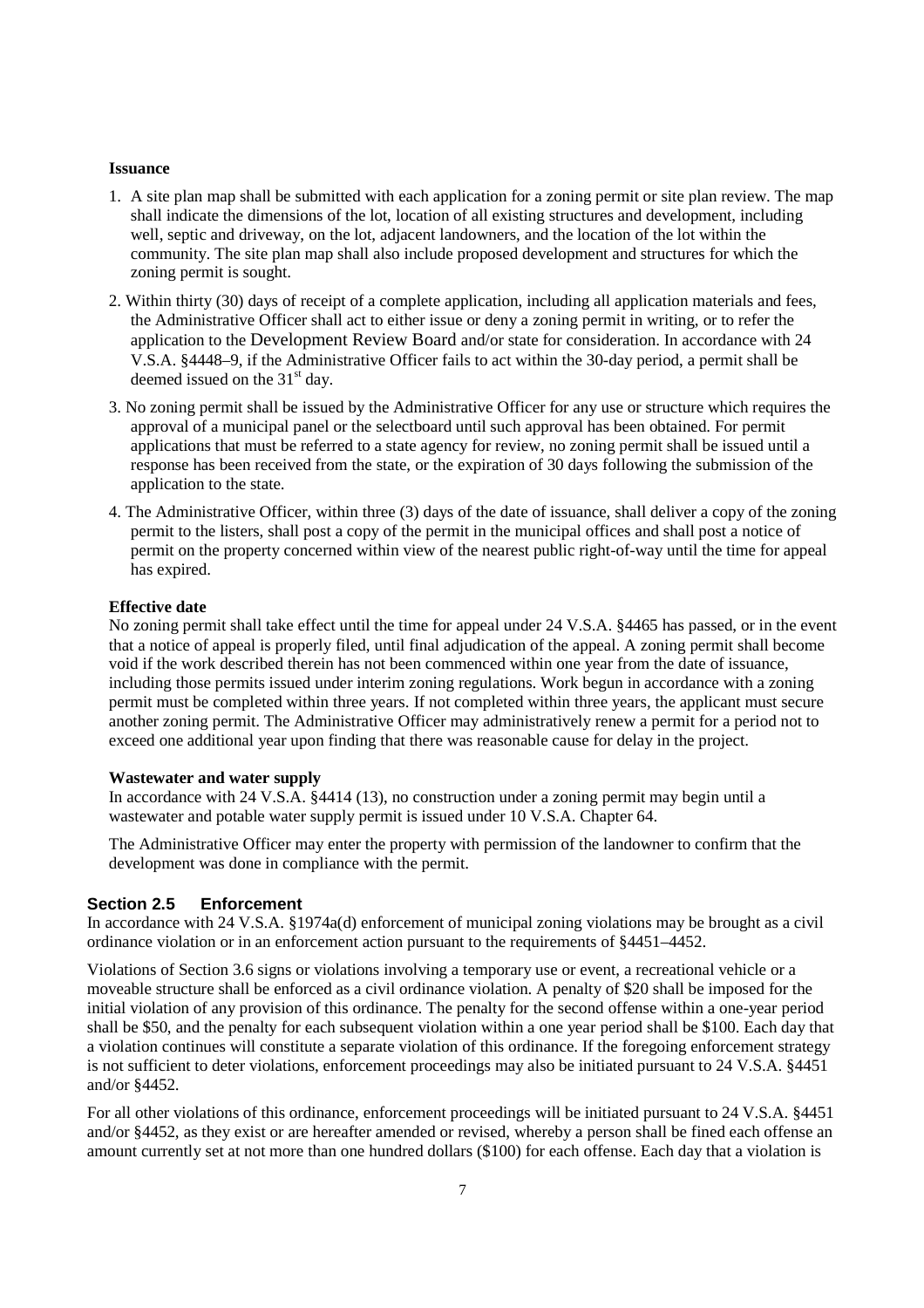continued shall constitute a separate offense. No action may be brought under this Section unless the alleged offender has had at least seven days notice by certified mail that a violation exists. However, actions for subsequent violations may be brought without the seven-day notice as allowed by 24 V.S.A. 4451.

#### **Section 2.6 Commercial Site Plan Review**

Site plan review by the Development Review Board required for all commercial development. No zoning permit shall be issued for any commercial development or building until approval by the Development Review Board has been obtained.

Standards for site plan review for commercial use:

- a) The scale/size of the development should be compatible with nearby properties and with the historic character of the village, if located in the village district.
- b) The use is appropriate in the district and will not be detrimental to the other uses within the district or to neighboring properties.
- c) The proposed use utilizes land efficiently. In the village district, mixed-use 2–3 story buildings are encouraged; for example, a store with office or apartment space on upper floor(s).
- d) Plans for safe traffic circulation and space for adequate parking, located at the side or rear of the building where possible.
- e) The use should create no odors/noise/lights beyond property line; to this end, landscaping and fencing may be required to screen the project. Plant material should be native to Vermont where possible and not on the agency of natural resources list of invasive or potentially invasive plants. Fencing should be of a natural material wherever possible in a color and style appropriate to both the proposed use on the parcel and to the surrounding properties. Outdoor lighting should be directed downward and should not illuminate adjacent properties or public roadways. Additionally, it should follow the guidelines in the *Outdoor Lighting Manual for Vermont Municipalities.*

#### **Section 2.7 Development Review Board**

Plainfield has a Development Review Board consisting of five members appointed by the selectboard for terms of three years except for the initial terms that were set forth on 3/1/2010. Members of Development Review Board shall be limited to nine consecutive years of service. Any member so served shall be ineligible for reappointment to the Board for one year or for appointment to the Planning Commission for one year. Rules of procedure, nature of appeals, public notice, conditions for variance relief and all other matters shall be provided in Subchapter 8 of the Act. The Development Review Board must also issue its own rules of procedure to govern matters brought before the board.

# **Section 2.8 Conditional Uses**

No zoning permit shall be issued by the Administrative Officer for any use or structure which requires a conditional use permit in this regulation until the Development Review Board grants such approval. In considering its action, the Development Review Board shall make findings on general and specific standards, hold hearings and attach conditions as provided for in 24 V.S.A. §4413.

The general standards include assurance that the proposed use will not have an undue adverse effect on:

- 1. The capacity of existing or planned community facilities
- 2. The character of the area affected, as defined by the purpose or purposes of the district in which the proposed project is located and the specifically stated policies and standards of the municipal plan.
- 3. Traffic on roads and highways in the vicinity
- 4. Bylaws and ordinances then in effect
- 5. Utilization of renewable energy resources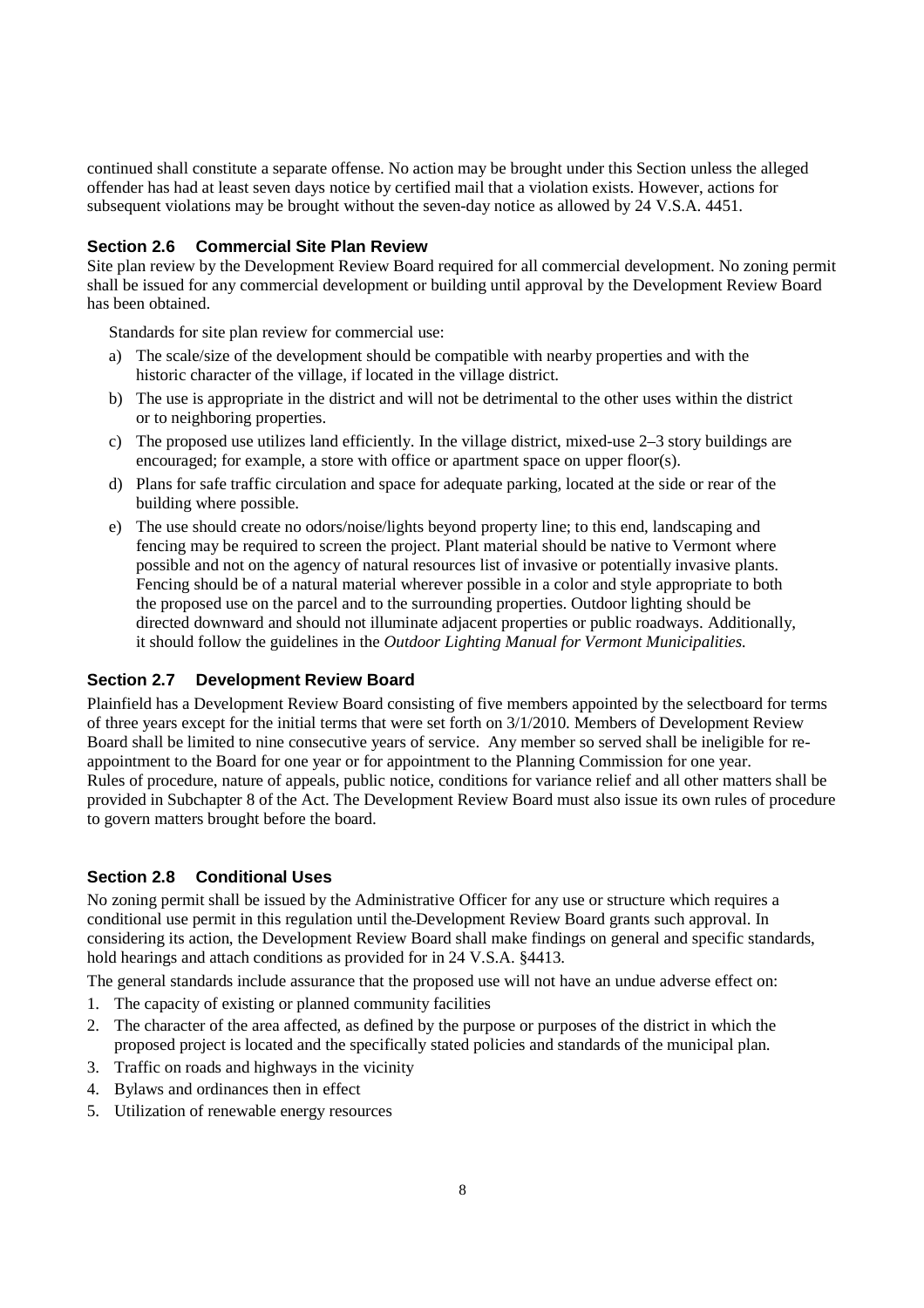Specific standards include the following:

- 1. The Development Review Board may require the installation, operation and maintenance of such devices and/or such methods of operation as may in the opinion of the board be reasonably required to prevent or reduce fumes, gas, dust, smoke, odor, noise, vibration, excessive light, or similar nuisance. Performance standards shall be as specified by the appropriate state regulatory agencies.
- 2. The board may impose such conditions regarding the extent of open spaces between the proposed use and surrounding properties as will tend to prevent injury which might result from the proposed use to surrounding properties and neighborhoods. The board shall not require more than double setback or double yards for the particular zoning district.
- 3. Landscaping and fencing may be required to maintain district character and to screen the use from view from a public way.
- 4. Off-street parking facilities may be required to accommodate the use, subject to a maximum of one car per person of maximum projected use.
- 5. Conformance with the Town Plan.

#### **Section 2.9 Variances and Appeals**

- 1. An interested person as defined in 24 V.S.A. §4465 may appeal any decision or act taken by the Administrative Officer by filing a notice of appeal with the secretary of the Development Review Board.
- 2. The Development Review Board shall set a date and place for a public hearing on an appeal which shall be within sixty (60) days of the filing of the notice of appeal in accordance with in 24 V.S.A. §4469.
- 3(a) On appeal for a variance for a structure that is not primarily a renewable energy resource structure, the Development Review Board shall grant such variance if all of the following facts are specifically found under the provisions of 24 V.S.A. §4468:
	- (1) That there are unique physical circumstances or conditions, including irregularity, narrowness, or shallowness of lot size or shape, or exceptional topographical or other physical conditions peculiar to the particular property, and that unnecessary hardship is due to such conditions, and not the circumstances or conditions generally created by the provisions of the zoning regulation in the neighborhood or district in which the property is located;
	- (2) That because of such physical circumstances or conditions, there is no possibility that the property can be developed in strict conformity with the provisions of the zoning regulation and that the authorization of a variance is therefore necessary to enable the reasonable use of the property;
	- (3) That unnecessary hardship has not been created by the appellant;
	- (4) That the variance, if authorized, will not alter the essential character of the neighborhood or district in which the property is located, substantially or permanently impair the appropriate use or development of adjacent property, reduce access to renewable energy resources, nor be detrimental to the public welfare; and
	- (5) That the variance, if authorized, will represent the minimum variance that will afford relief and will represent the least deviation possible from the zoning regulation and from the plan.
	- (b) On an appeal under 24 V.S.A. §4465 or §4471 in which a variance from the provisions of a bylaw or interim bylaw is requested for a structure that is primarily a renewable energy resource structure, the Development Review Board may grant that variance and render a decision in favor of the appellant if all the following facts are found, and the finding is specified in its decision:
		- (1) It is unusually difficult or unduly expensive for the appellant to build a suitable renewable energy resource structure in conformance with the bylaws.
		- (2) The hardship was not created by the appellant.
		- $(4-5)$  from  $3(a)$  above.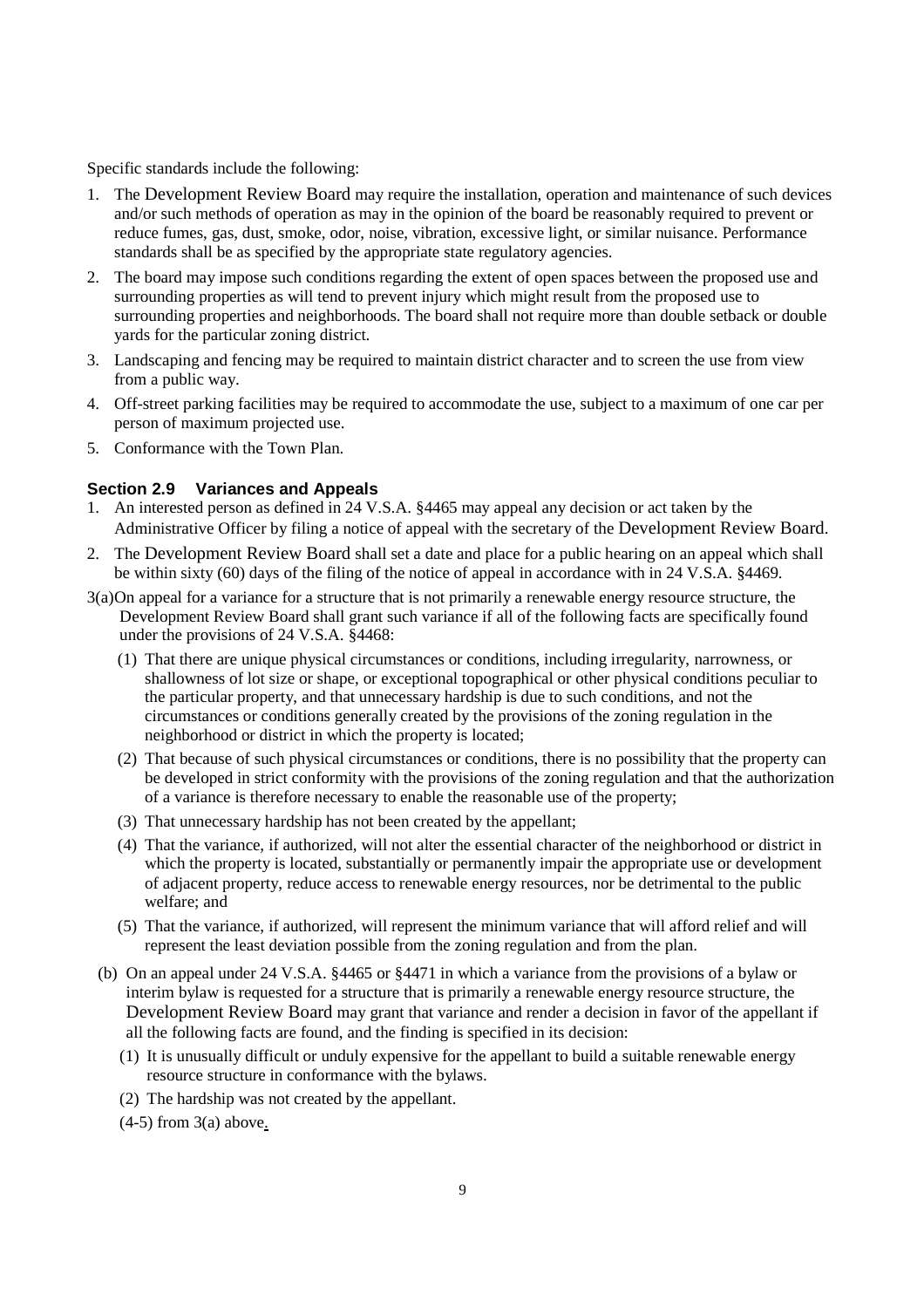#### **Section 2.10 Administrative Review**

Minor revisions to previously approved for site plan and subdivision reviews may be reviewed and approved by the zoning administrator without Development Review Board review. Minor revisions are those that have no substantial impact under any of the standards outlined in relevant sections of the regulations. Conditions from prior approvals shall only be modified if the original rationale for the condition(s) is understood and has been adequately addressed in a manner consistent with current town regulations. Furthermore, no revision issued via administrative review shall have the effect of substantively altering any of the findings of fact of the most recent approval.

- 1. Application & classification: submission requirements shall be the same as those outlined in the relevant section of the regulations. Classification as a minor or major revision (i.e., requiring Development Review Board review) is at the discretion of the zoning administrator.
- 2. Notice & posting: public notice and posting requirements shall occur after the permit is issued as specified for zoning permits in Section 2.11. In addition, written notice shall be sent to abutting landowners and the Development Review Board within 3 days of the issuance of the permit.
- 3. Decision: the zoning administrator shall act within 30 days of the receipt of a complete application, either by issuing a decision or by making a referral to the Development Review Board. The permit shall be deemed issued on the 31st day, if not acted upon. Revisions to a decision on a previously approved project shall be sent by certified mail to the applicant and landowner, and also to anyone else who makes a specific request. A permit shall not take effect until the time for appeal has passed.
- 4. Appeals: any interested person may appeal to the Development Review Board within 15 days of the date of the decision, in the same manner as other zoning permit appeals pursuant to 24 V.S.A. §4465.

#### **Section 2.11 Hearing and Notice Requirements**

- 1. The zoning administrator, within three days of approving a zoning application, shall post a notice of zoning permit approval at the property where the proposed development will take place at a location visible from the public right-of-way. This notice of zoning permit shall be posted until the appeal period has passed.
- 2. Written notification of the hearing date and time to the applicant or appellant shall be provided by the Development Review Board for applications or appeals to the board for matters requiring a hearing before the Development Review Board not less than 20 days prior to the date of the meeting scheduled for a hearing on the application or appeal.
- 3. A warned public hearing shall be required for conditional use review, variances, appeals from a decision of the zoning administrator, and final plat review for subdivisions. Any public notice for a warned public hearing shall be given not less than 15 days prior to the date of the public hearing by all the following:
	- (a) Publication of the date, place, and purpose of the hearing in a newspaper of general daily or weekly circulation in Plainfield.
	- (b) Posting of the same information in three or more public places within the municipality, including the municipal office.
	- (c) Posting within view from the public right-of-way most nearly adjacent to the property for which an application is made, or which is the subject of an appeal, of a sign containing the date, place, and purpose of the hearing. The applicant or appellant shall post the sign, which shall be obtained from the zoning administrator or, for cases before the Development Review Board from the secretary or chair of the Development Review Board.
	- (d) Written notification by the applicant/appellant to owners of all properties adjoining the property subject to development or the subject of an appeal and to all owners of property within 50 feet of any boundary of the property subject to development or the subject of an appeal, without regard to any public right-ofway or any waterway. The notification shall state the date, place and purpose of the hearing and shall also include a description of the proposed project and shall be accompanied by information that clearly informs the recipient where additional information may be obtained, and that participation in the local proceeding is a prerequisite to the right to take any subsequent appeal.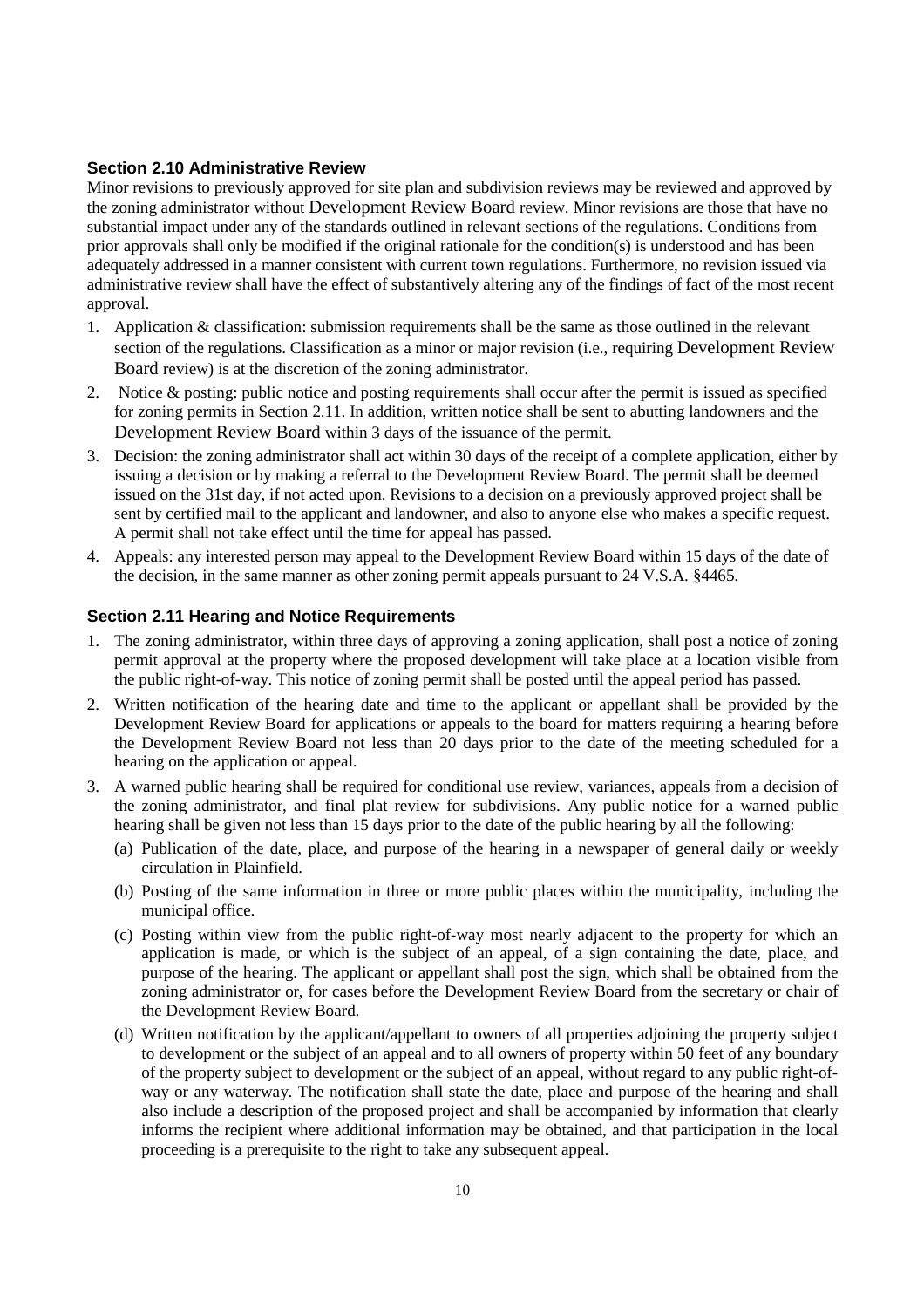- 4. Public notice for hearings on all other types of development review, including site plan review, shall be given not less than seven days prior to the date of the public hearing, and shall include at a minimum all the following:
	- (a) Posting of the date, place, and purpose of the hearing in three or more public places within the municipality including the municipal office.
	- (b) Written notification by the applicant/appellant to owners of all properties adjoining the property subject to development or the subject of an appeal and to all owners of property within 50 feet of any boundary of the property subject to development or the subject of an appeal, without regard to any public right-ofway or any waterway. The notification shall state the date, place and purpose of the hearing and shall also include a description of the proposed project and shall be accompanied by information that clearly informs the recipient where additional information may be obtained, and that participation in the local proceeding is a prerequisite to the right to take any subsequent appeal.
- 5. No later than seven (7) days prior to the scheduled hearing date, the applicant/appellant shall submit to the Development Review Board, for hearing before that board a list of the landowners to whom notice was provided and proof of notice to landowners, as specified in Section 2.11(3)(d) and in Section 2.11(4)(b), made either by certified mail, return receipt requested, or hand-delivered supported by a sworn certificate of service.
- 6. The applicant/appellant shall bear the cost of the notice by publication which cost shall be included as part of the fee for the filing of an application or appeal to the Development Review Board
- 7. In addition to the above requirements, the applicant/appellant shall comply with all provisions of 24 V.S.A. §4464(a).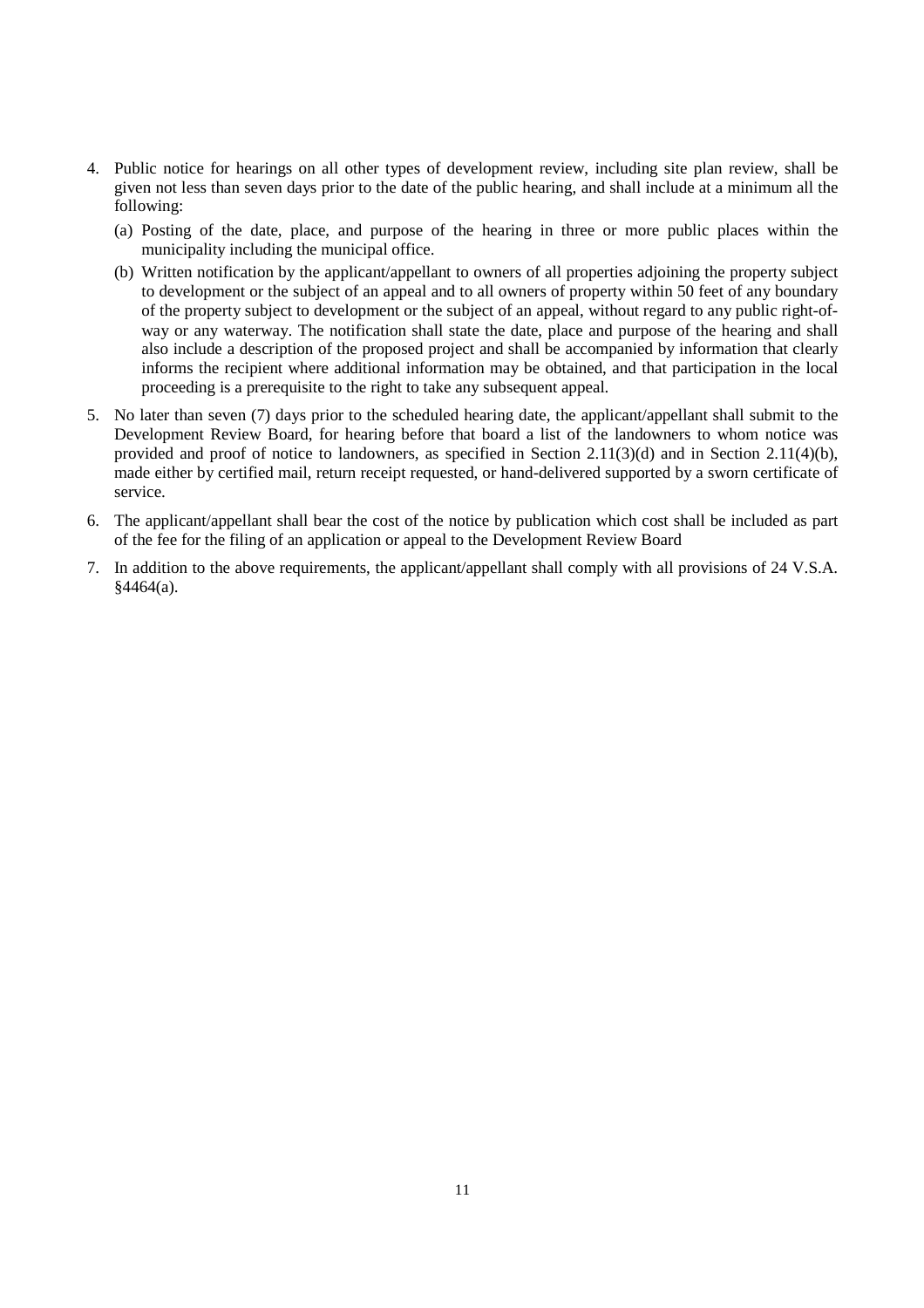# **ARTICLE III. GENERAL REGULATIONS**

#### **Section 3.1 Miscellaneous Requirements**

The provisions of these regulations shall be subject to such additions, modifications or exceptions as herein provided by the following general regulations.

#### **Section 3.2 Nonconforming Uses, Structures, Lots & Parcels**

The following provisions shall apply to all nonconformities as defined in Section 1.7 of these regulations:

- 1. Any nonconforming use of building or land or any noncomplying building existing at the time of the passage of the regulation first making such building or use a nonconforming use or noncomplying structure may be continued indefinitely, but:
	- (a) Shall not be changed to another nonconforming use without approval of the Development Review Board, and then only to a use which, in the opinion of the board, is of the same or a more restricted nature;
	- (b) Shall not be reestablished if such use has been discontinued for a period of twelve months or replaced by a conforming use;
	- (c) May be repaired or rebuilt if damaged by fire or accident provided that reconstruction is started within one year.
- 2. Any structure or portion thereof declared unsafe by a proper authority may be restored to a safe condition.
- 3. A nonconforming use shall not be extended, but the extension of a lawful use to any portion of a noncomplying building which existed on the effective date of these regulations shall not be deemed the extension of a nonconforming use.
- 4. A noncomplying mobile home may be replaced by another mobile home provided that the degree of noncompliance is not increased.
- 5. A noncomplying building may be enlarged only to the extent that the degree of noncompliance is not increased.

#### **Section 3.3 Existing Small Lots**

Any lot in individual and separate and non-affiliated ownership from surrounding properties in existence on the effective date of said regulations may be developed for purposes permitted in the district in which it is located, even though not conforming to minimum lot size requirements, if such lot is not less than one-eighth acre in area with a minimum width or depth of forty feet.

#### **Section 3.4 Required Frontage On or Access To Public Roads**

No development may be permitted on lots, which do not either have frontage on a public road or public waters or, with the permission of the Development Review Board, access to such road or waters by permanent easement or right-of-way at least twenty feet in width, is accessible to emergency vehicles, does not negatively impact any waterway, wetland or adjacent residences, and does not traverse a slope greater than 15%. Any future public roads must have a right-of-way at least three rods in width.

#### **Section 3.4.1 Nonconforming Lots for Public Use**

None of the provisions or restrictions set out in the zoning ordinance, including but not limited to setback requirement, frontage requirement or lot size, shall prevent the creation of a nonconforming lot of land for the purpose of conveyance to the Town for public use. This lot shall be subject to prior Selectboard approval and the review by the Development Review Board for conformance with the Town Plan. Any subsequent development or change of use shall require a conditional use permit. Donated parcels, conveyed to the town for public use, shall not count as a subdivision under Section 120 of the Plainfield Subdivision Regulations.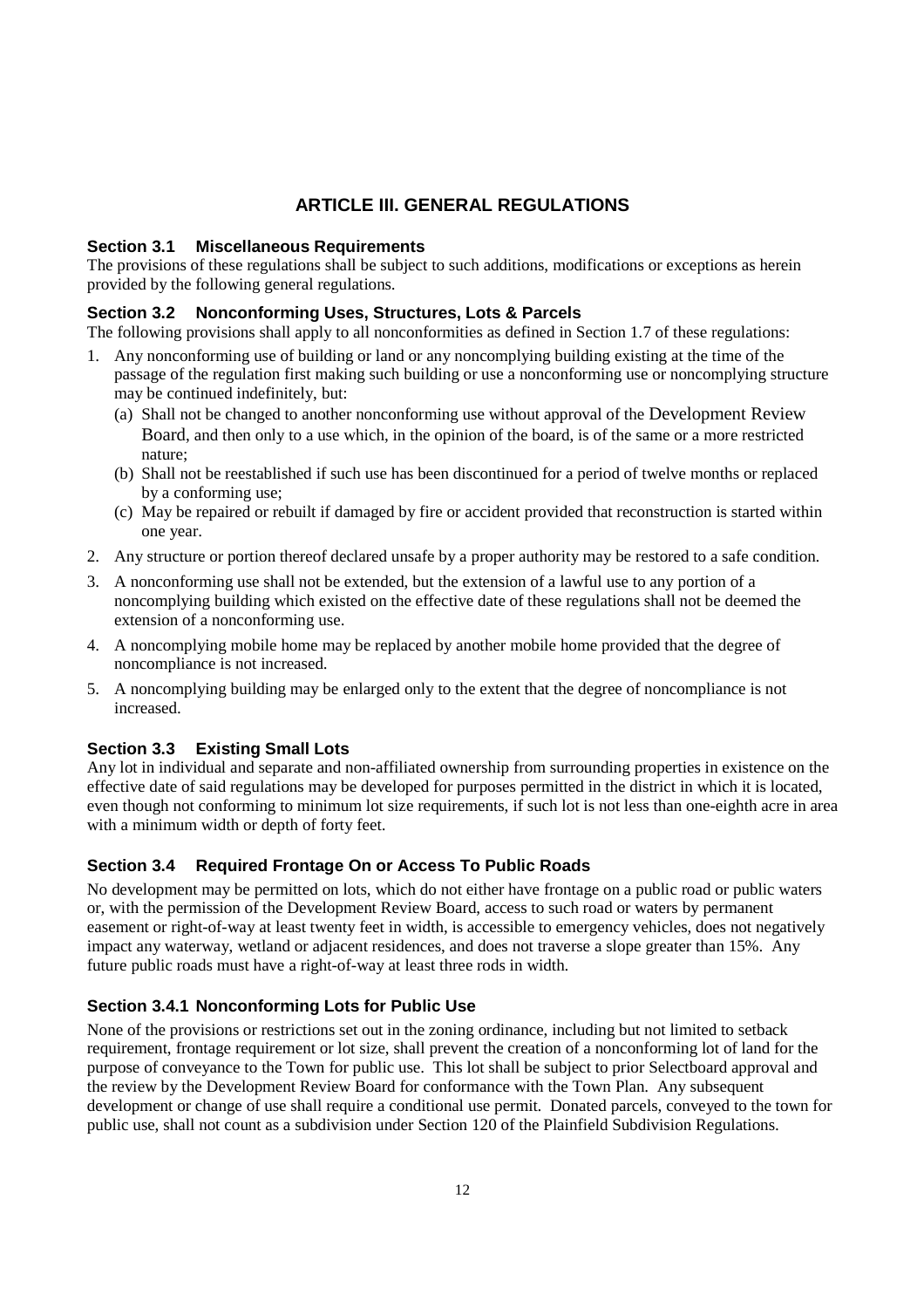#### **Section 3.5.1 Home Occupations**

In accordance with 24 V.S.A. §4412(4), no provision of this bylaw shall prevent a person from using a minor portion of the dwelling in which he or she resides for a Home Occupation which is customary in residential areas and which does not have an undue adverse effect on the character thereof. The following standards expand on the terms "minor" and "customary in residential areas" and shall apply to all Home Occupations, which require no town permit providing they comply with the following standards. Note that this does not release the owner from the responsibility of obtaining all applicable state/federal permits.

- 1. The principal operator of the business or activity shall be a full-time resident of the dwelling where the Home Occupation is conducted. There shall be no more than two employees of the business who are not occupants of the residence.
- 2. The Home Occupation must be conducted out of a legally established dwelling unit or accessory building and occupy an area that is less than 50% of the floor area of the dwelling. On-site activity related to the Home Occupation must be carried out principally within the enclosed walls of the dwelling unit or accessory building except for infrequent outdoor activity of short duration.
- 3. No traffic shall be generated in greater volume than would normally be expected in the neighborhood.
- 4. The Home Occupation shall not produce or result in levels of noise, vibration, smoke, dust, odors, electrical disturbances, heat, glare or risk of fire or other activity or condition beyond those usually present in residential neighborhoods, nor shall it generate objectionable levels of noise, smoke, vibration, dust, glare or odors detectable at the boundaries of the lot (or outside of the dwelling for a building with more than one dwelling).
- 5. Multiple Home Occupations in one dwelling shall be considered together as one Home Occupation.
- 6. The use is not a retail establishment; however, incidental sales are allowed.
- 7. Sufficient parking shall be provided outside of the town right-of-way for residents of the dwelling and any on-site employees, long-term contractors or clients.
- 8. No exterior storage of materials or equipment visible from the road or from any adjacent property shall be permitted, unless in conjunction with seasonal sales approved by the Development Review Board for a Cottage Industry.
- 9. There shall be no signage or outdoor display except one 1'x2' identifier sign with no advertising language.

#### **3.5.2 Cottage Industry: Conditional Use Required in All Districts.**

Any home occupation that does not comply with standards 1–9 under Home Occupations must obtain a conditional use permit for Cottage Industry from the Development Review Board:

#### **1. Length of Validity of Permit**

Any permit for a Cottage Industry is granted to the applicant for the length of time that the applicant occupies the dwelling or is running their business on the lot. Permit shall expire upon relocation by the applicant and shall not transfer to subsequent occupants or to a new location.

#### **2. Standards**

In addition to general standards for conditional uses (Section 2.8), the Development Review Board shall make findings on the following specific standards for Cottage Industry:

- (a) The Cottage Industry does not occupy more than 3000 square feet of a legally established unit or accessory buildings to the unit.
- (b). The Cottage Industry shall be carried on only by no more than five employees.
- (c) Effects of sales will be incidental and non detrimental to character of neighborhood*.*
- (d) Limited outside display of products may be allowed subject to conditional use permit.
- (e) The Cottage Industry must be easily convertible to a barn or permitted use or be removable (a bond may be set by DRB to guarantee removal).
- (f) The DRB, as part of conditional use approval, shall establish hours of operation, which assure that the Cottage Industry does not disturb neighboring residences.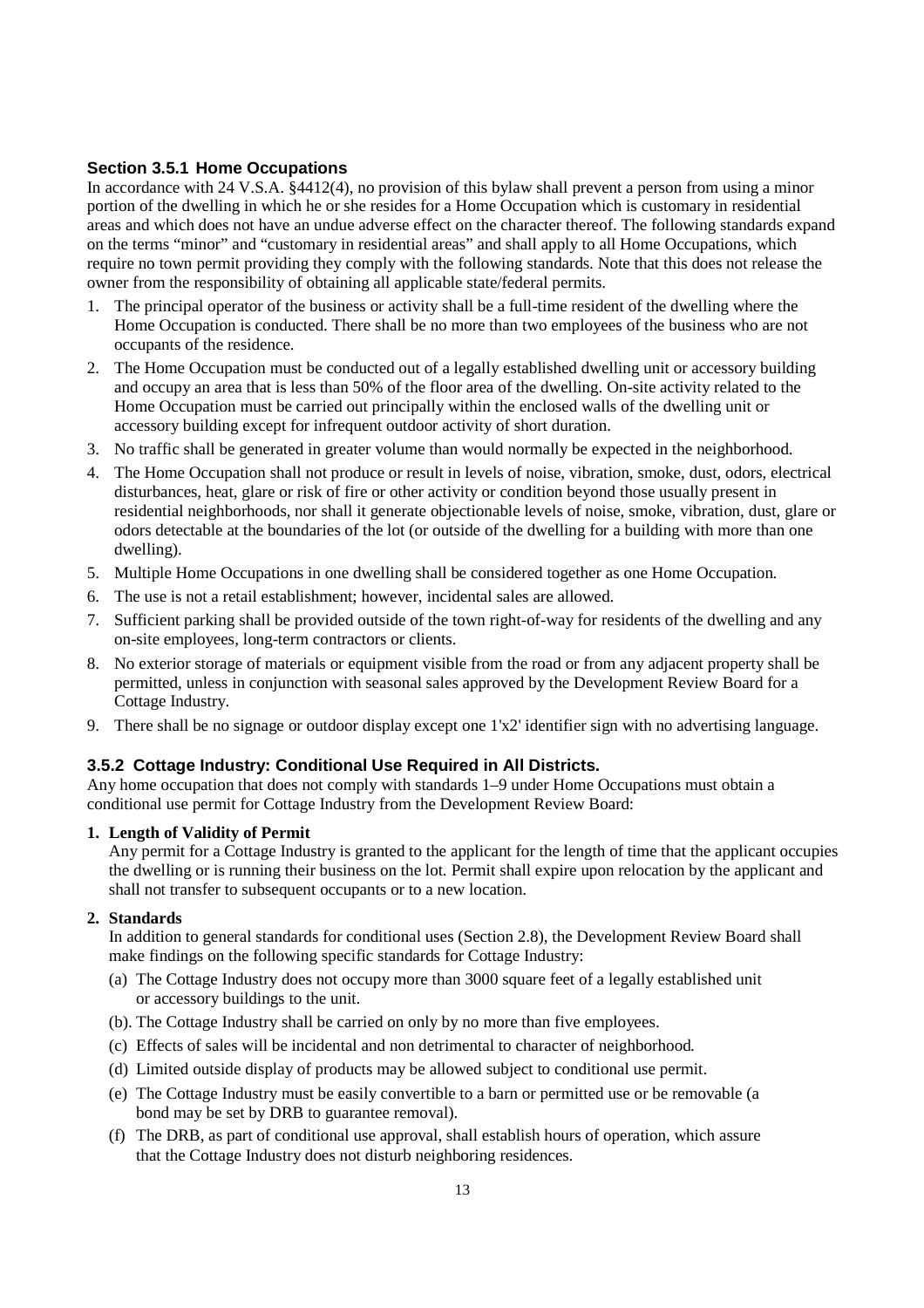#### **3. Structures**

A Cottage Industry may be located in a structure that looks like a structure common in the community and that fits in the neighborhood. The structure shall conform with the design of other structures in the neighborhood, and shall be designed for easy conversion to an allowed use in the district, if the Cottage Industry ceases to operate. However, if the Cottage Industry is located in a house or barn constructed prior to January 1, 2006, the entire house or barn may be used for the Cottage Industry, unless the Development Review Board, as part of conditional use review, restricts the Cottage Industry to a portion of the structure.

#### **4. Building plans and drawings**

The Development Review Board shall have the right to require building plans or architectural drawings (elevations) showing the design of the structure, to evaluate whether the structure has the required outward appearance. The DRB may require other information as it deems necessary.

#### **Section 3.6 Signs in All Districts**

The purpose of the sign regulations is to regulate sign placement and control proliferation of non-essential signs in order to: improve pedestrian and traffic safety, protect the economic and scenic values of the town, minimize the possible adverse effect of signs on or nearby public and private property, and enable the fair and consistent enforcement of these sign restrictions.

A zoning permit shall be obtained prior to the erection of any sign except as set out below in sub-section 12 regarding temporary signs. No signs shall be permitted in any district except as specifically permitted herein as follows:

- 1. Signs shall be on the same lot as the use advertised.
- 2. A "locator sign" not more than two square feet in size may be permitted in all districts with the issuance of a conditional use permit.
- 3. No permanent sign shall be attached to trees or utility poles, or painted on rocks or other natural features.
- 4. Wall-mounted signs shall not extend beyond the building facade or be mounted on a roof.
- 5. Only one free-standing sign shall be allowed per premises. Signage may appear on both sides of a freestanding sign.
- 6. In the forest and agricultural lands district and the rural residential district one sign is permitted. A freestanding sign shall not exceed six square feet in total size, nor shall it exceed six feet in height. A wallmounted sign shall not exceed twelve square feet. A wall-mounted sign of not more than twenty square feet may be permitted with the issuance of a conditional use permit.
- 7. In all other districts the total square footage of all signs on a premises shall not exceed forty square feet unless a conditional use permit has been issued. A total square footage of up to eighty square feet may be permitted with the issuance of a conditional use permit.
	- A. One free-standing sign of not more than sixteen square feet is permitted. The maximum size of the freestanding sign may be increased up to forty square feet with the issuance of a conditional use permit.
	- B. Wall-mounted signs are permitted provided such signs do not exceed twenty-four square feet. A wallmounted sign of not more than forty square feet may be permitted with the issuance of a conditional use permit. A wall-mounted sign composed of cut out letters shall be calculated at one-half of the area occupied by the letters.
	- C. The number of wall mounted signs permitted on each premises shall be determined by the number of traffic approaches to the premises and shall not exceed three in number.
- 8. Whenever dimensions of a sign are specified they shall include panels and perimeter frames, but not the supporting structure. The supporting structure shall not extend more than one foot beyond the top or sides of the sign.
- 9. An outdoor sign shall not be placed within twenty-five feet of the centerline of a highway or within fifty feet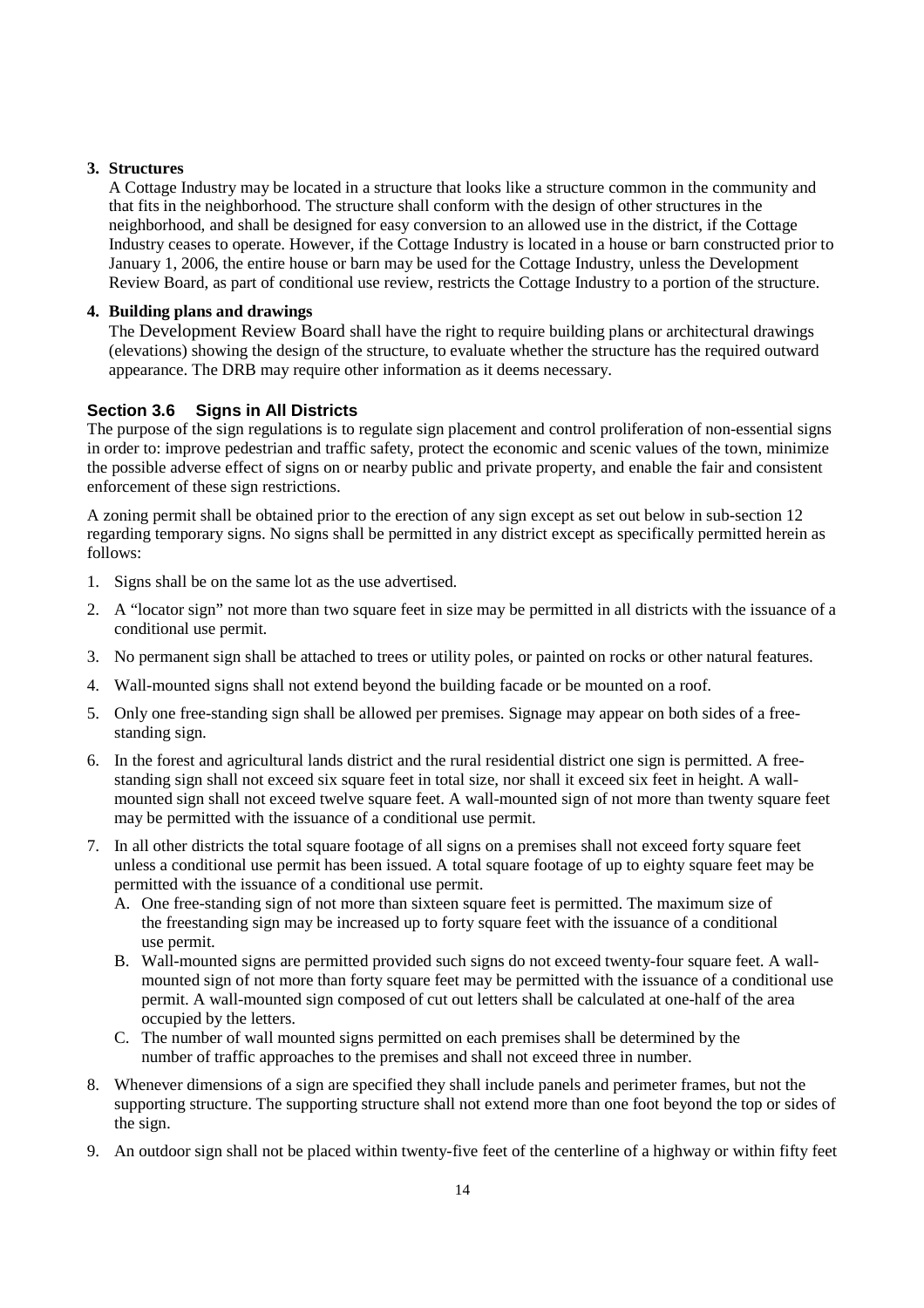of an intersection of town highways unless affixed to a building and not extending beyond or above the same more than four feet. The placement of signs at distances closer to a highway right of way or intersection may be permitted with the issuance of a conditional use permit provided the placement of such sign does not obstruct the view of vehicular traffic in a manner which would be unsafe. Signs under jurisdiction of a government are exempt from this subsection.

- 10. Signs may be illuminated by a steady light, providing that annoyance to surrounding properties due to reflection or illumination will not occur.
- 11. Flashing, oscillating and revolving signs shall not be permitted, unless necessary for public safety or welfare.
- 12. The following temporary signs as defined in Article I, Section 1.7 above do not require a permit if constructed and installed according to the provisions of Section 3.6, Subsections 1–11 above:
	- (a) real estate signs
	- (b) construction site sign
	- (c) temporary signs displayed from the interior of a building
	- (d) political signs
	- (e) public announcement banners
	- (f) state and municipal signs
	- (g) portable signs, signboards
	- (e) public hearing notice signs

#### **Section 3.7 Fences**

In all districts, fences over four feet in height built within the setback area for the district shall require a conditional use permit. Fences and walls may not be constructed within the road right of way, except in the village district where they shall not create a safety or road/sidewalk maintenance hazard. Agricultural fences are not subject to these limitations to the extent exempted by state law or regulation.

#### **Section 3.8 Outdoor Lighting**

- 1. Outdoor lighting shall be limited to minimum levels necessary to ensure safety and security of persons and property.
- 2. Outdoor light sources shall emit white, color-balance light, shall be shielded, and shall not illuminate public roads or adjacent properties.

#### **Section 3.9 Amateur Radio Towers**

- 1. In any district, the erection of an amateur radio tower which exceeds thirty-five feet in height shall be permitted as a conditional use upon approval of the Development Review Board.
- 2. The maximum height limitations for the district in which the amateur radio tower is to be erected shall not apply if a conditional use permit is obtained by the amateur radio operator.
- 3. An amateur radio tower shall not be increased in height or changed in location without the application for and issuance of a conditional use permit.
- 4. In addition to all other provisions regarding conditional uses, the Development Review Board shall consider the location of the proposed amateur radio tower, the sight lines involved, the structure proposed and whether the amateur radio tower proposed presents a risk of falling on electric power lines, telephone lines, or buildings.
- 5. Such amateur radio tower shall not be converted to a commercial use without complying with Article VI of this ordinance, nor shall the owner of such amateur radio tower allow the use of the tower for commercial purposes.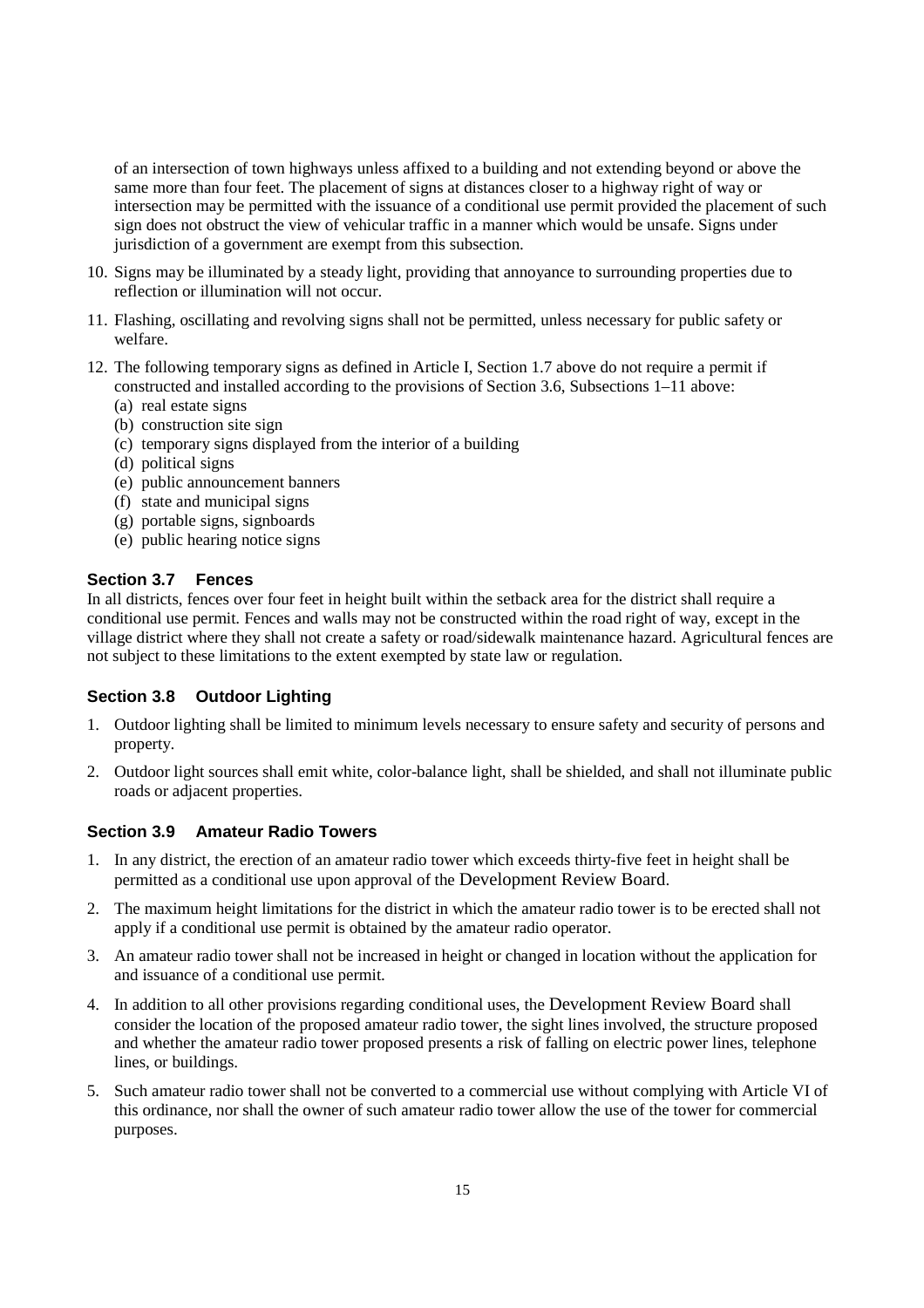## **Section 3.10 Storage of Waste Materials**

Commercial or public use dumping or storage of trash, waste, garbage, junk or automobile junk shall be permitted only as part of the normal operation of a sanitary landfill or junk yard, established or approved by the selectboard and approved by the appropriate state regulatory agency.

#### **Section 3.11 Extraction of Natural Products**

- 1. In any district, the removal for sale of soil, loam, sand gravel or quarried stone except when incidental to or in connection with landscaping or the construction of a building upon the premises by the owner shall be permitted only as a conditional use only upon approval of the Development Review Board. The Development Review Board may only give such approval after public hearing if it finds, in addition to all other provisions regarding conditional uses, that such removal will not cause physical damage to neighboring properties, will not cause erosion, sedimentation or water pollution and will not create an undue burden on town roads.
- 2. Application for approval for the operation of sand and gravel excavations or sand removal is contingent upon approval of the Development Review Board with the advice of the soil conservation service, of the plan for the rehabilitation of the site at the conclusion of the operation and submission by the applicant of a bond to assure the rehabilitation.

#### **Section 3.12 Subdivision Certification and Regulation of Large Subdivisions**

- 1. For the purpose of this section, the term "subdivision" shall mean a division of any part, parcel, or area of land by the owner either by lots or metes and bounds into lots or parcels two or more in number for the purpose of conveyance, transfer, lease, improvement, platting or sale, or any re-subdivision of land.
- 2. A contiguous parcel of land in the Town of Plainfield may be subdivided into no more than four lots in any twelve month period unless done in conjunction with a Planned Unit Development approved by the Development Review Board in accordance with Article V of this regulation.
- 3. The town clerk of Plainfield shall not record any deed which evidences a subdivision of land unless the Administrative Officer certifies that such subdivision is in compliance with Town Zoning and Subdivision Regulations.

#### **Section 3.13 Parking**

- 1. **Residential uses**: one-family and two-family dwelling units; one parking space for every unit. Multiplefamily dwelling units, one and one-half parking spaces for every unit. Professional residence/office, one parking space, plus one additional parking space for every three hundred square feet of office space.
- 2. **Hotel, motel, bed and breakfast:** one parking space for every rental room.
- 3. **Dormitory, fraternity, hospital:** one parking space for two beds.
- 4. **Places of public assembly:** every structure used as a theater, amusement facility, auditorium, community center, stadium, private assembly which provides facilities for seating of people; provided, however, one parking space shall be provided for every two hundred square feet of floor area.
- 5. **Business, professional and medical offices:** one parking space for every two hundred square feet of office space.
- 6. **Commercial, business, and unspecified uses:** one parking space for every motor vehicle used in the business, plus one parking space for every one hundred square feet of floor area.
- 7. **Restaurant, eating and drinking establishment**: one parking space for every one hundred and fifty square feet of floor area.
- 8. **Industrial, wholesale, warehouse, storage, freight and trucking uses**: one parking space for every motor vehicle used in the business, plus one parking space for every two employees.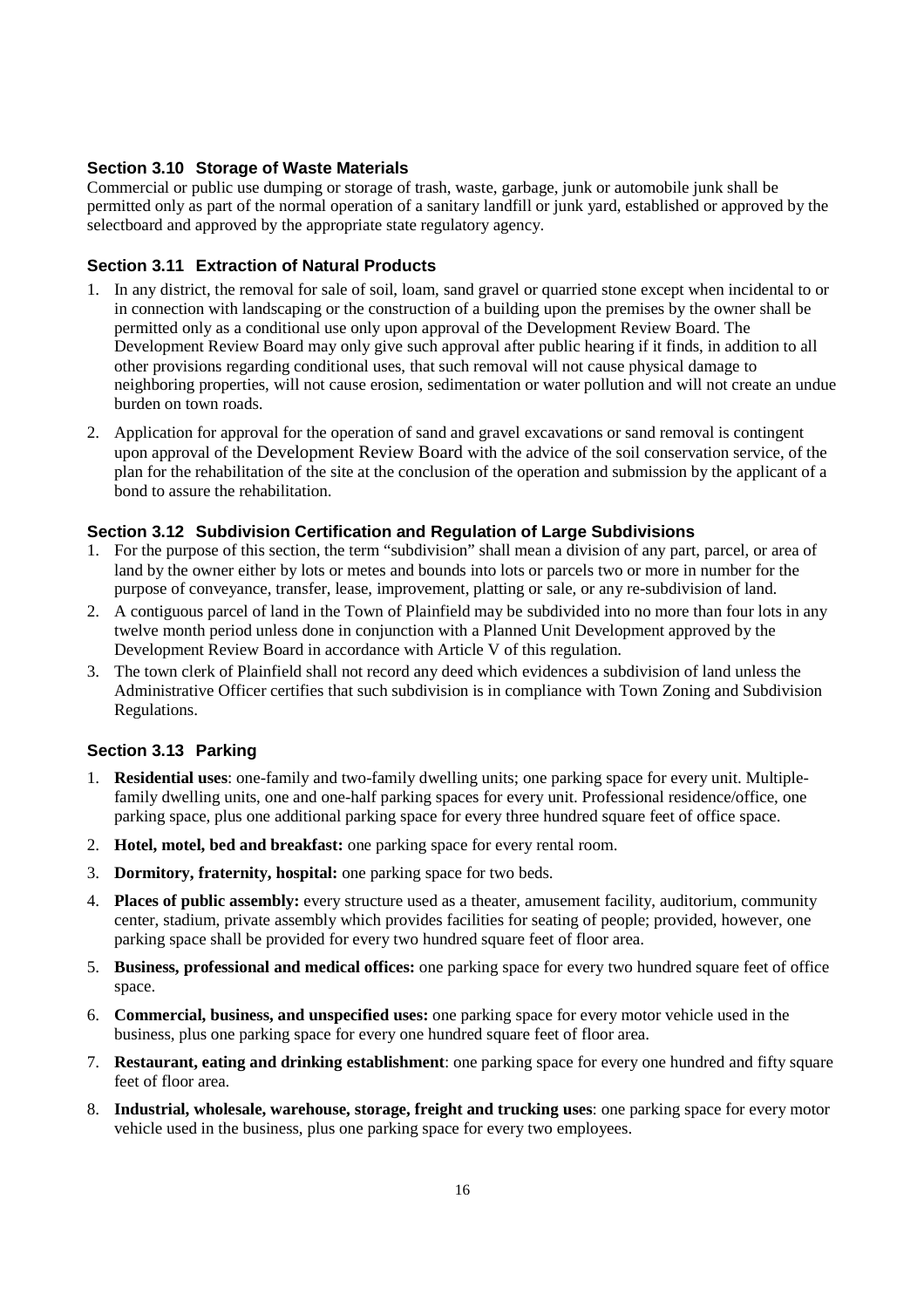9. **Outdoor recreation:** as required by the Development Review Board.

The parking requirement may be waived by the Development Review Board for businesses in the commercial district.

#### **Section 3.14 Construction Along Watercourses, Waterbodies, and Designated Scenic Roads**

Notwithstanding any other provision for setback specified in these regulations, no building shall be constructed within fifty feet of the street line of a road designated as a scenic road in the Plainfield Town Plan or within fifty feet of the shoreline of any stream, brook, river or pond. Placement of electric power or telephone lines or poles in these areas must be accomplished in a manner which will least detract from the scenic quality of the area.

# **Section 3.15 Historic Sites and Buildings Preservation**

Notwithstanding any other provision for district uses specified in these regulations, application for the proposed use of any parcel of land which contains an historic site or building listed on the state and/or national registers of historic places will be required to have site plan approval by the Development Review Board prior to issuance of a permit. See Appendix 2, Historic District Map.

Prior to granting site plan approval, the Development Review Board shall find:

- 1. That the historic building and/or site is included in the site plan and will be restored, renovated or otherwise preserved in accordance with the provisions of 24 V.S.A. §4414 (1) (F):or
- 2. That the town, state or other public body has been granted first option to purchase said historic site or building and has refused to exercise said option within a six-month period.

#### **Section 3.16 Certification of Required Land Areas**

If doubt exists with respect to the area of land owned by an applicant who is required to comply with the provisions of these regulations, said area shall be certified by the Board of Listers of the Town of Plainfield. Disputes between the Board of Listers and the applicant regarding land area owned shall be settled at the applicant's expense by a professionally certified survey of the land area in dispute.

#### **Section 3.17 Accessory Apartments**

In accordance with 24 V.S.A. §4412(1)(E), no zoning regulation shall have the effect of excluding as a permitted use one accessory dwelling unit that is located within or appurtenant to a an owner-occupied single family dwelling. These accessory units shall satisfy the following requirements:

- 1. The property has sufficient wastewater capacity.
- 2. Floor space shall not exceed 30 percent of the floor space of the existing living area of the single family residence or 400 square feet, whichever is greater; and
- 3. Applicable setbacks and parking requirements specified in the bylaws are met.

#### **Section 3.18 Temporary Use or Structure**

Temporary permits may be issued for certain nonconforming uses, described below, conditional upon written agreement by the owner to remove the structure and/or discontinue the use upon expiration of the permit:

- 1. Temporary permits may be issued as by the zoning administrator for temporary structures incidental to a construction project, including the use of such structures as housing for the intended residents of a new residence under construction.
- 2. The Development Review Board may issue conditional use permits in situations of medical necessity for temporary housing for not more than two persons, one of whom has a disability, illness or infirmity necessitating proximity to a dedicated caregiver. Such medical necessity permits will be renewed yearly by the zoning administrator as long as the conditions under which the permit was obtained still exist.
- 3. No permit will be issued for a temporary residential use that is not in compliance with state septic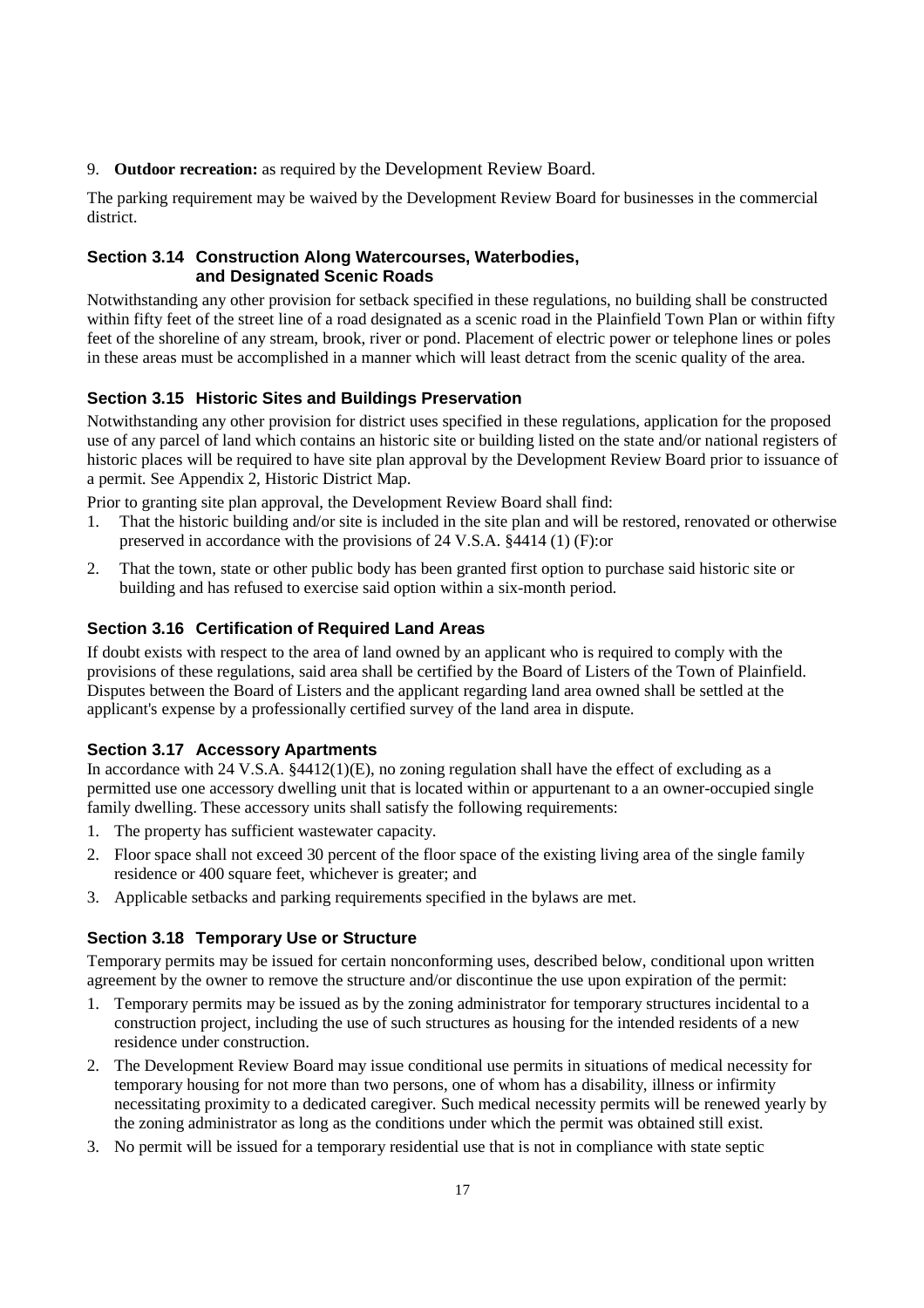regulations

## **Section 3.19 Recreational Vehicles**

A person may park one recreational vehicle or other temporary shelter (e.g., tent, tipi, yurt), on a residential or undeveloped lot subject to the following provisions:

- 1. It complies with required setbacks for the district in which it is located; and
- 2. It is not occupied for dwelling purposes for more than 180 days within any one year period; and
- 3. It is not hooked up to a water system, septic system or other utilities, except in accordance with all state wastewater regulations; and
- 4. Written documentation shall be provided that any sewage generated by a camper or other temporary shelter shall be disposed of in accordance with all applicable local and state regulations.

#### **Section 3.20 Building Height**

The maximum height of structures in all districts shall be 35 feet.

The Development Review Board may permit as a conditional use television and radio towers, antennas, wind towers, belfries, church spires, water or fire towers, monuments, and chimneys at height of more than 35 feet. Agricultural barns and silos shall be exempt from this requirement.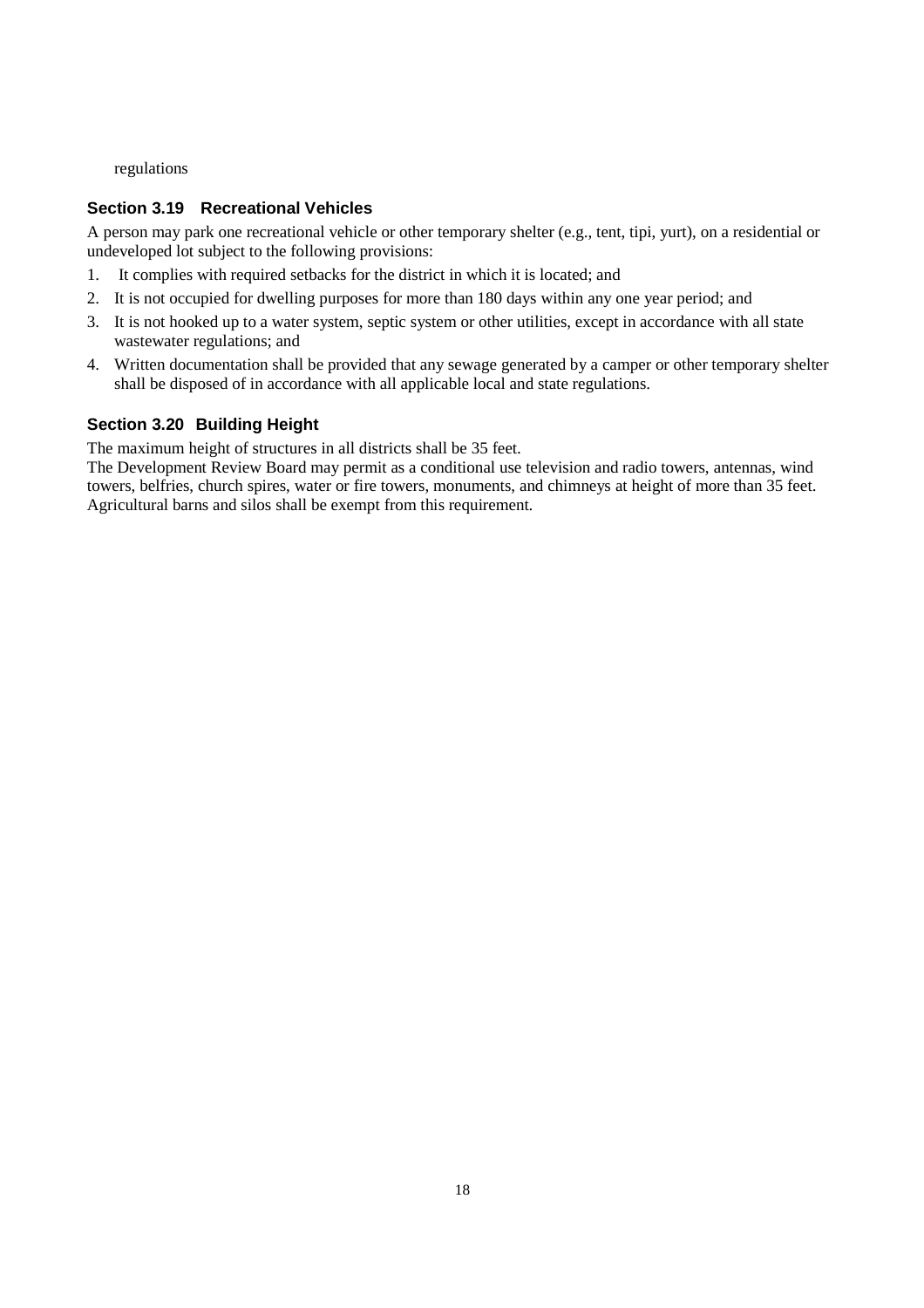# **ARTICLE IV: ZONING DISTRICT REGULATIONS**

#### **Section 4.1 Reserve Lands District**

In reserve lands district, the following uses are permitted:

- 1. Agricultural uses, except dwelling unit
- 2. Forestry uses under direction of the county forester
- 3. Public forests and parks
- 4. Wildlife refuge
- 5. Low intensity, non-commercial recreation uses including nature study, hunting, hiking, cross country skiing, snowmobiling, etc., but excluding any structure
- 6. Fire towers
- 7. All other uses are prohibited

**General regulations:** as set forth in Article III of these regulations.

## **Section 4.2 Forest and Agricultural Lands District**

In forest and agricultural lands districts, the following uses are permitted:

- 1. Forestry uses
- 2. Agricultural uses
- 3. Accessory agricultural uses, including employee residence.
- 4. One-family dwelling
- 5. Public forests and parks
- 6. Low intensity, non-commercial recreation use including hunting, fishing, hiking, horseback riding, snowmobiling, cross country skiing, etc.
- 7. Home Occupation
- 8. Accessory Apartment

The following uses are permitted after issuance of a conditional use permit by the Development Review Board:

- 1. Two-family dwelling
- 2. Bed and breakfast
- 3. Community facility
- 4. Essential service
- 5. Planned unit development
- 6. Stable
- 7. Recreation, public
- 8. Cottage industry

#### **Area, yard and general regulations:**

| Lot area minimum:         | Five acres                         |
|---------------------------|------------------------------------|
| Lot frontage minimum:     | 300 feet                           |
| Lot width minimum:        | 300 feet                           |
| Lot depth minimum:        | 300 feet                           |
| Building setback minimum: | 50 feet                            |
| Side & rear yard minimum: | 50 feet                            |
| Building height maximum:  | 35 feet (agricultural uses exempt) |

**General regulations:** as set forth in Article III of these regulations. In addition, 1) no structure to be used for dwelling purposes and no subsurface sewage disposal system shall be constructed on slopes of fifteen percent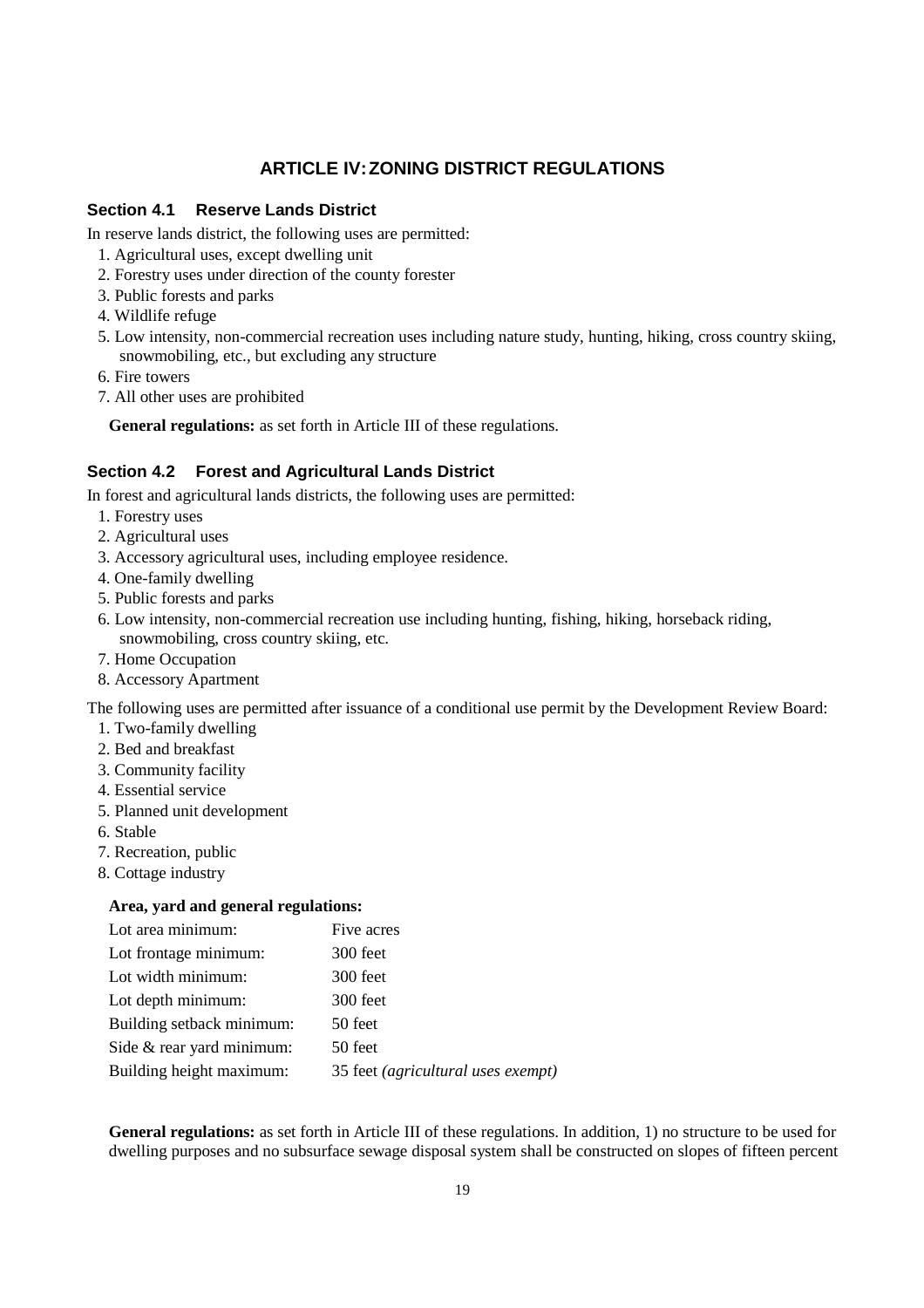or greater, or on poorly drained or shallow soils, and 2) adequate highway access is provided at no cost to the Town.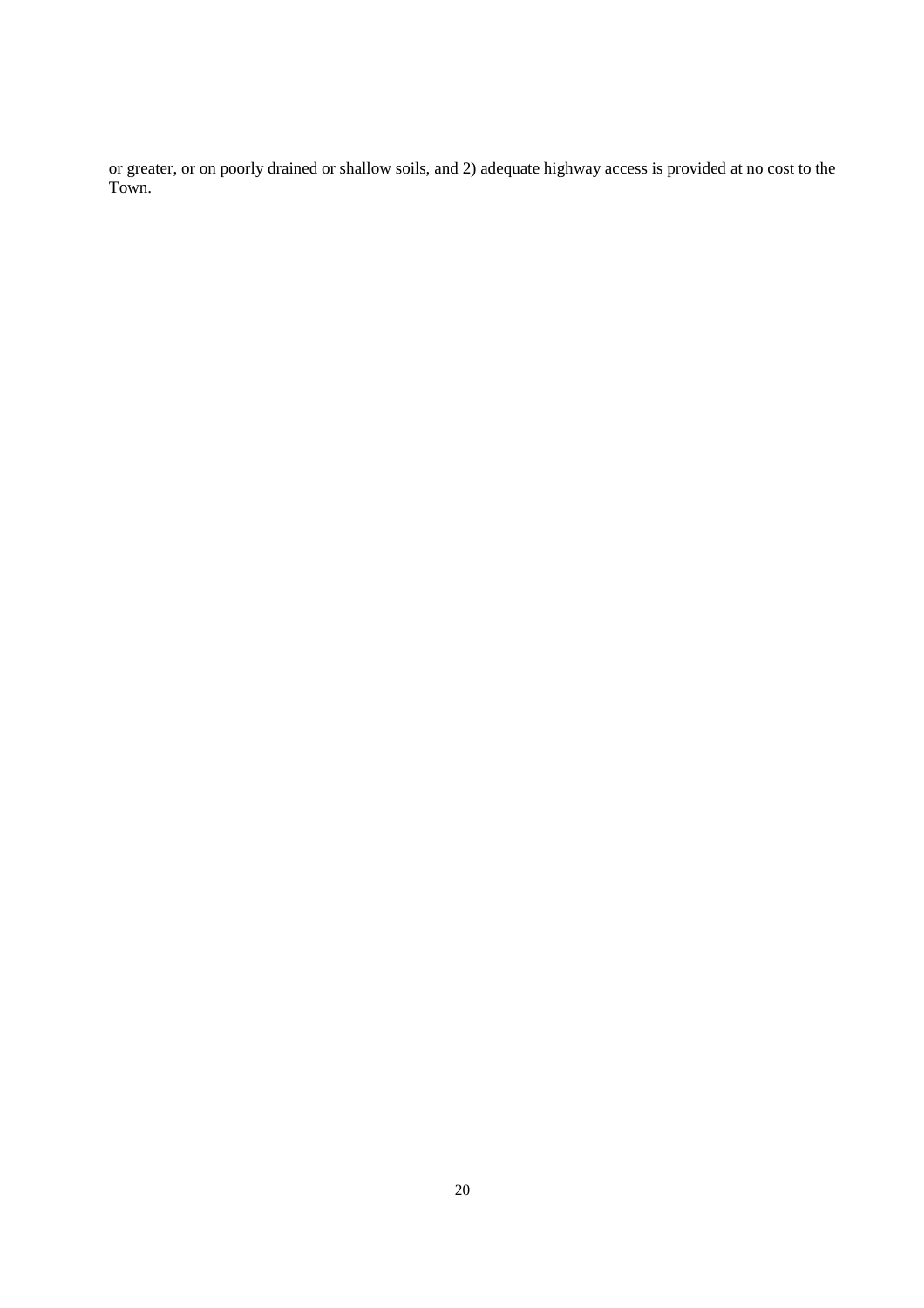#### **Section 4.3 Rural Residential District**

This district includes the former Residential District A and Intensive Residential District under the former Town Zoning Ordinance and the former Agricultural District under the former Village Zoning Ordinance.

In the rural residential district, the following uses are permitted:

- 1. Agricultural and forestry uses
- 2. One-family dwelling
- 3. Two-family dwelling
- 4. Accessory use
- 5. Home occupation
- 6. Accessory apartment
- 7. Public forests and parks

The following uses are permitted after issuance of a conditional use permit by the Board of Adjustment Development Review Board:

- 1. Lodge
- 2. Essential service
- 3. Light industry
- 4. Recreational use, commercial
- 5. Recreation use, public
- 6. Professional office
- 7. Fence over four feet high
- 8. Religious institution
- 9. Educational institution
- 10. Community facility
- 11. Planned unit development
- 12. Utility sub-station
- 13. Cemetery
- 14. Bed and breakfast
- 15. Cottage industry

#### **Area, yard and general regulations:**

| Lot area minimum:           | One-half acre with public sewer<br>Two acres without public sewer                                              |  |
|-----------------------------|----------------------------------------------------------------------------------------------------------------|--|
| Lot frontage minimum:       | 50 feet for lots of one-half acre or less<br>150 feet for lots over one half acre                              |  |
| Lot width minimum:          | 50 feet for lots of one-half acre or less<br>150 feet for lots over one half acre                              |  |
| Lot depth minimum:          | $200$ feet                                                                                                     |  |
| Building setback minimum:   | 50 feet from highway centerline                                                                                |  |
| Building height maximum:    | 35 feet (agricultural uses exempt)                                                                             |  |
| Side and rear yard minimum: | 20 feet for lots of one-half acre or less<br>50 feet for lots over one half acre<br>10 feet for accessory use. |  |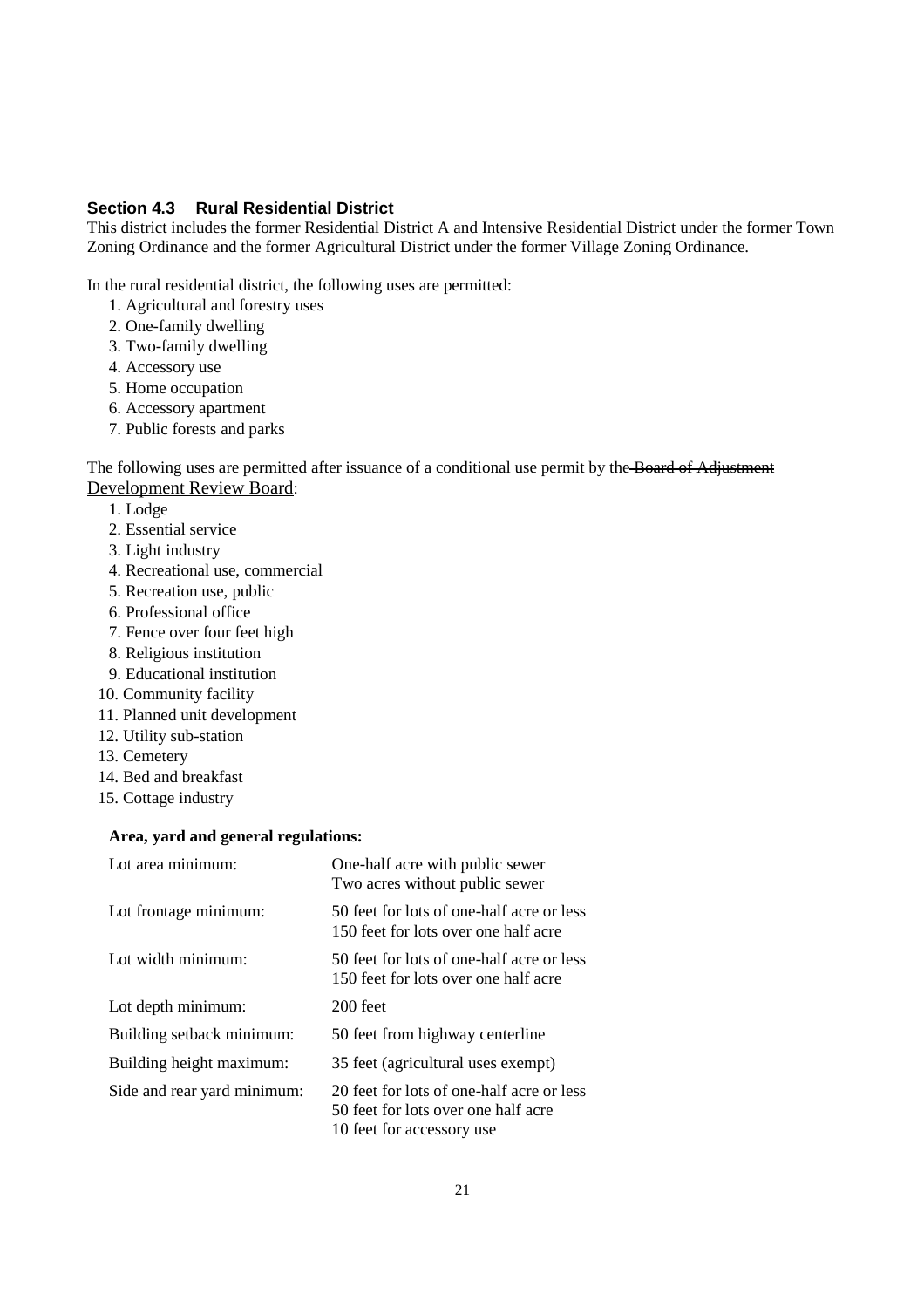**General regulations:** as set forth in Article III of these regulations.

#### **Section 4.4 Village District**

This district consists of the former Village Residential District, the Commercial District and Public Lands District prior to the 2004 Zoning Ordinance.

In the village district the following uses are permitted:

Agricultural and forestry uses

- 1. One-family dwelling
- 2. Two-family dwelling
- 3. Accessory uses
- 4. Public forests and parks
- 5. Business or professional office
- 6. Home Occupation
- 7. Accessory apartment

The following uses are permitted after issuance of a conditional use permit by the **Board of Adjustment**:

- 1. Multi-family dwelling 8. Retail or wholesale commercial service
- 2. Lodge 9. Bed and breakfast
- 3. Dormitory 10. Community facility
- 4. Essential service 11. Religious institution
- 
- 6. Recreational use, commercial 13. Planned unit development
- 7. Recreational use, public 14. Cottage industry
- 5. Light industry 12. Educational institution
	-
	-

#### **Area, yard and general regulations:**

| Lot area minimum:           | 0.25 acre with public sewer<br>Two acres without public sewer                     |
|-----------------------------|-----------------------------------------------------------------------------------|
| Lot frontage minimum:       | 50 feet for lots of one-half acre or less<br>100 feet for lots over one-half acre |
| Lot width minimum:          | 50 feet for lots of one-half acre or less<br>100 feet for lots over one-half acre |
| Lot depth minimum:          | 100 feet                                                                          |
| Building setback minimum:   | 28 feet from highway centerline                                                   |
| Side and rear yard minimum: | 10 feet<br>10 feet for accessory use                                              |
| Building height maximum:    | 35 feet                                                                           |

**General regulations:** as set forth in Article III of these regulations. Multiple uses within one structure will be permitted provided that all the uses are either permitted or conditional uses in this district.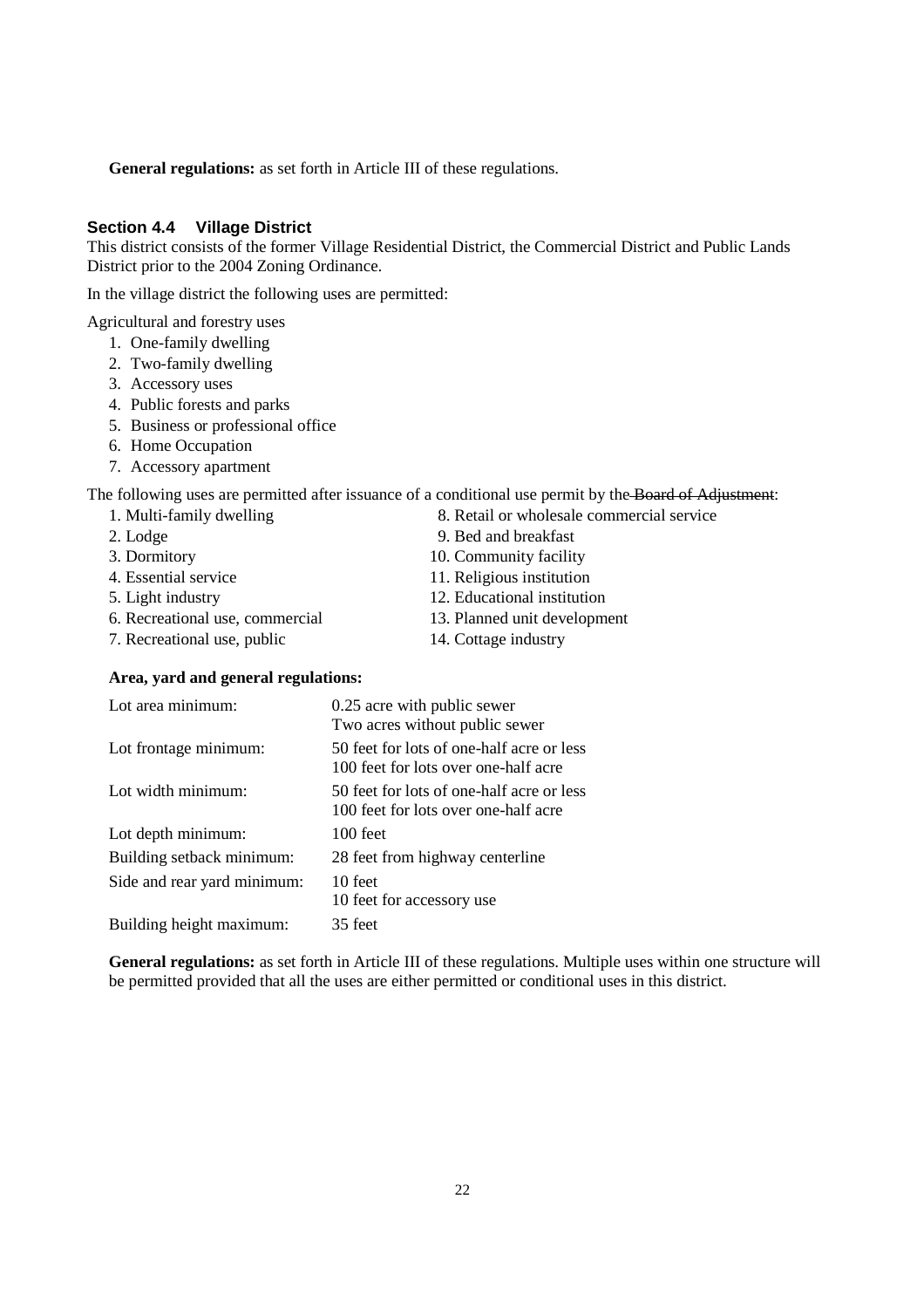# **ARTICLE V: PLANNED UNIT DEVELOPMENT**

*[the language that follows replaces the former section 4.5 planned residential development]* 

## **Section 5.1 Purpose**

In accordance with the Act [§4417], Planned Unit Developments (PUDs) are allowed in all zoning districts except the reserve district. PUDs are intended to allow flexibility in site and lot layout that will promote the most appropriate use of land, and specifically achieve one or more of the following objectives:

- 1. Encourage compact, pedestrian-oriented development along with the economical provision of shared facilities and infrastructure to provide housing in a cost effective and energy efficient manner;
- 2. Implement the policies of the municipal plan, such as the provision of affordable housing
- 3. Cluster residential development to preserve and maintain open space, including but not limited to important agricultural lands, recreational resources and critical wildlife habitat;
- 4. Protect significant natural, cultural or scenic features as identified in the Plainfield Town Plan, or through site investigation; and
- 5. Allow for creative design and layout of development, an efficient use of land, and an integrated mix of compatible uses.

# **Section 5.2 Applicability**

An applicant may apply for PUD approval from the Development Review Board, as allowed within designated zoning districts, in association with the proposed subdivision of two or more lots.

# **Section 5.3 Application Requirements**

In addition to the application requirements for major subdivision approval under Section 220 of the Plainfield Subdivision Regulations, the accompanying application for PUD approval also shall include:

- 1. A statement setting any deviance from the zoning regulations, including, but not limited to requested increases in the allowed density of development and variances from district dimensional standards.
- 2. A description of the number and types of structures and uses to be included in the PUD, including elevations and exterior design specifications.
- 3. A site or subdivision plan showing lot lines, the location (building footprint) and spacing of buildings, common areas, landscaping, streets, driveways, parking areas, utilities, and any natural, scenic, agricultural, forestry, and/or other open space areas to be conserved.
- 4. Management plans for common areas, facilities and services, and conserved lands that identify their ownership, use and long-term maintenance or management, to include proposed legal agreements, covenants and/or easements.
- 5. Construction timeline indicating the number of dwellings to be developed in a given year.

# **Section 5.4 Review Process**

Applications for PUD approval shall be reviewed by the Development Review Board concurrently with subdivision review, in accordance with the review process for major subdivisions set forth in the Plainfield Subdivision Regulations. In addition:

- 1. Any requested deviance from the zoning regulations may be approved simultaneously with the approval of a subdivision plan.
- 2. The Development Review Board may, as a condition of approval, establish conditions on the ownership, use and maintenance of any common areas, facilities or services, or open space areas as it deems necessary to ensure their long-term use, maintenance and/or management for their intended purpose.
- 3. The Development Review Board may require increased lot sizes or setback distances, and require landscaped or managed buffer areas as it deems necessary to protect natural and scenic features, community facilities and services, or neighboring properties from adverse impacts associated with the proposed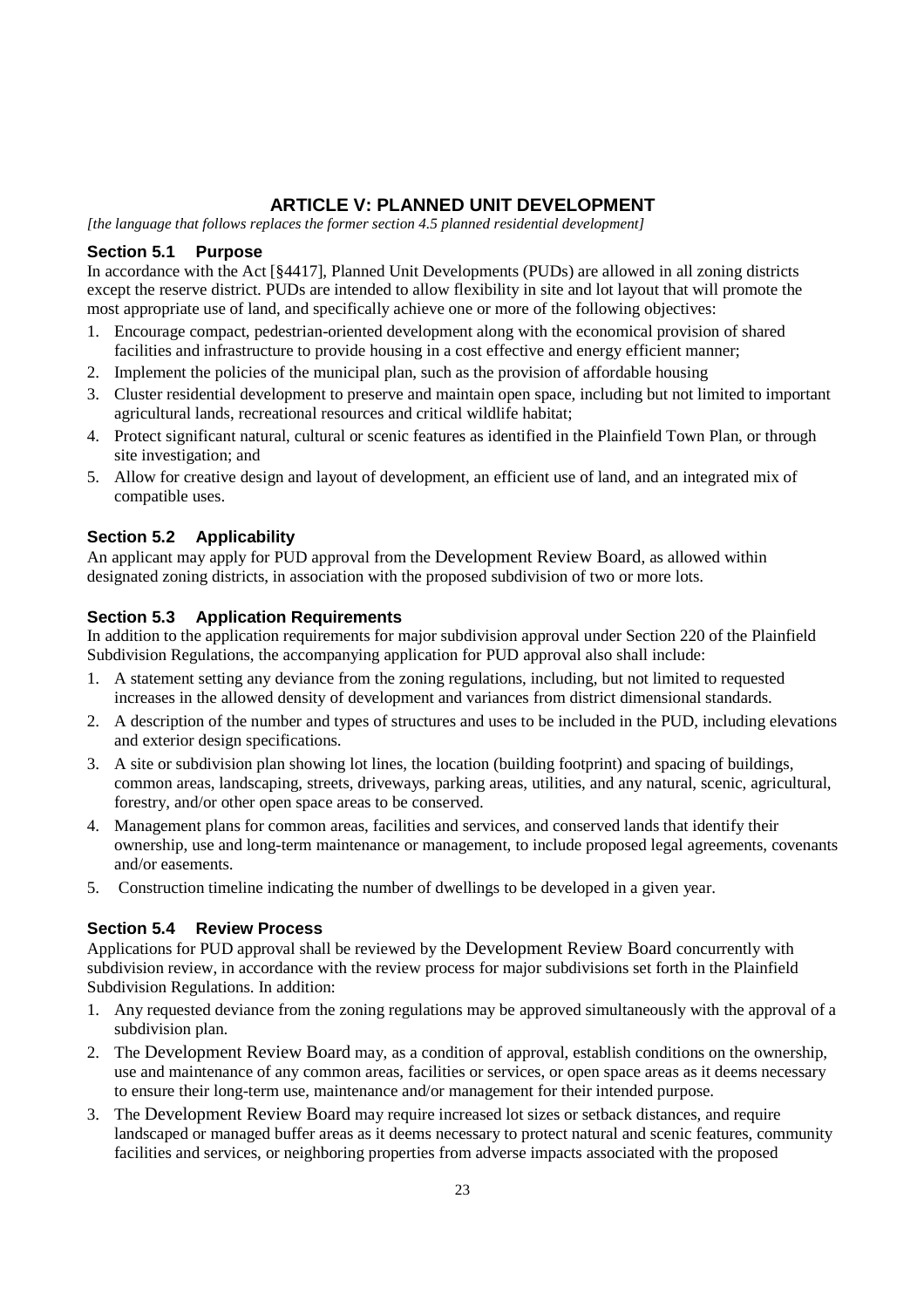development.

- 4. The Development Review Board may also require the applicant to demonstrate fiscal capacity to complete the development as approved, through the provision of a bond or other surety acceptable to the Plainfield selectboard.
- 5. Approved modifications of the zoning regulations, and any other conditions of approval under these provisions, shall be specifically identified and noted or appended to the plat.
- 6. Approval granted by the Development Review Board under this section for a PUD containing one or more conditional uses shall not exempt the proposed development from subsequent review before the Development Review Board in accordance with Section 2.8. The Development Review Board shall incorporate any applicable conditions of subdivision and PUD site plan approval, including modifications to one or more provisions of these regulations, in conditional use review.
- 7. Any substantial change to a previously approved PUD shall require a public hearing and approval by the Development Review Board.

#### **Section 5.5 General Standards**

In addition to meeting standards for major subdivisions as listed in the Plainfield subdivision regulations, a proposed PUD shall:

- 1. Be consistent with the goals and policies of Plainfield Town Plan currently in effect, and the purpose of the zoning district(s) in which it is located;
- 2. Be designed to have buildings and uses clustered and, to the maximum extent feasible, to be compatible in siting, layout, scale, architecture, landscaping, and access with the rural character of the town and surrounding area as defined by the purpose or purposes of the zoning district within which the project is located, and specifically stated policies and standards of the municipal plan;
- 3. Not have an undue adverse impact upon the character of the district(s) in which it is located as defined by the purpose or purposes of the zoning district within which the project is located, and specifically stated policies and standards of the municipal plan;
- 4. Represent an effective and unified treatment of the development site, including provisions as appropriate for the preservation or protection of surface and ground waters; wetlands and floodplains; significant topographic features, including hilltops and ridgelines; areas of steep slope or shallow soil; significant resource lands, including agricultural and forest land; historic or archaeological sites and structures; natural and critical habitat areas; and open spaces, including scenic views and vistas;
- 5. Be planned to conserve, to the maximum extent feasible, the agricultural, forestry, recreational or scenic value of any agricultural lands, open spaces, prime woodlands, and ridgelines;
- 6. Be designed to give due consideration to streams and streambanks, steep slopes, wetlands, soils unsuitable for development, unique natural and manmade features, productive forest and agricultural soils, wildlife habitat, and floodplains;
- 7. Be designed to integrate vehicular and pedestrian circulation with neighboring properties and public rightsof-way, and not to create undue burdens on the traffic and roadway system of the Town;
- 8. Be energy efficient in site planning and layout, with consideration given to the effective utilization of renewable energy resources (wood, water, wind, solar), including access to solar energy through the design of active or passive systems that take advantage of southern orientation and are not hindered by shadows cast by adjacent structures; and the conservation of energy through landscaping and wind barriers, adequate insulation and weatherization, the installation of efficient heating systems, and other such measures;
- 9. Be landscaped, fenced or screened as necessary to maintain district character, to screen incompatible components of the development from the view of adjoining properties; and/or to minimize adverse impacts to scenic resources;
- 10. Give consideration to adequate fire protection, such as a water storage pond and emergency vehicle access, as recommended by the Plainfield fire department; and
- 11. Be served by adequate water supply and sewage disposal systems which are designed in conformance with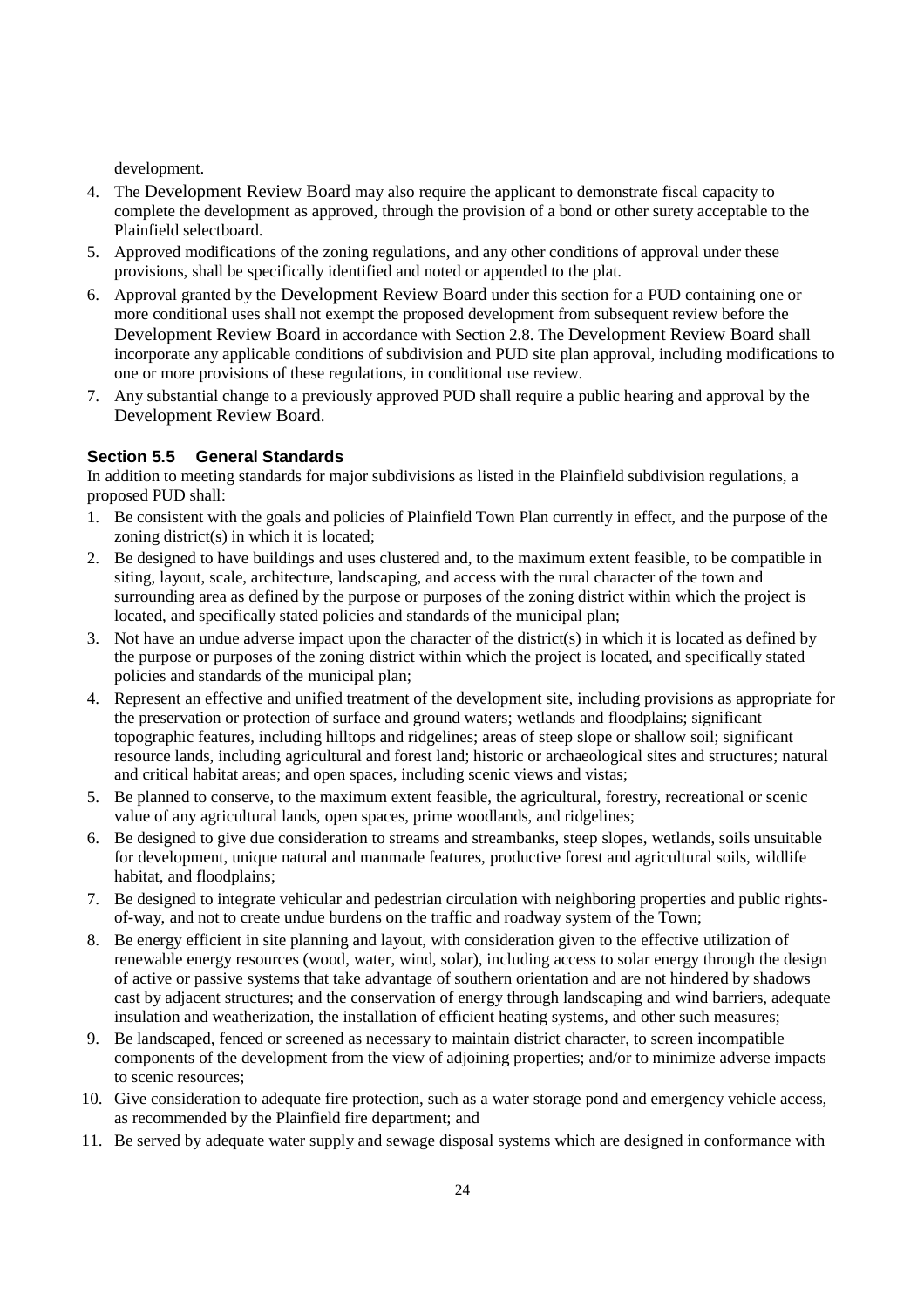current municipal and/or state regulations.

#### **Section 5.6 Specific Standards**

Planned unit developments, in addition to meeting general standards under Section 5.5, shall also be subject to the following:

- (A) **Allowed Uses**: PUDs may include a mix of uses, including any permitted or conditional use allowed in the district in which it is located, and multi-family dwelling units if otherwise not allowed.
	- 1. A PUD may involve the creation of separate building lots, or may include a development in which multiple buildings and uses are constructed on a single parcel to be held in common ownership.
	- 2. Principal buildings and mixed uses shall be compatible with each other, and buffered as appropriate to ensure visual and acoustical privacy for the residents of the development and for adjacent properties..
	- 3. The PUD plan shall include a sign plan for all signs to promote consistency in appearance.
- (B) **Density**: Except for projects which incorporate affordable housing the overall density of development shall not exceed the number of dwelling units, structures or uses which would otherwise be permitted, in the Development Review Board's judgment, if the land were subdivided in conformance with the zoning regulations, however:
	- 1. A greater concentration of development may occur on one portion of the site provided there is an offset of lesser concentration on the remainder of the site, or the remainder is designated as conserved land.
	- 2. Where a district boundary line divides a parcel, the Development Review Board may allow the development of a single PUD with a total density based on the combined allowable density of each district.
	- 3. The board may grant a density increase of up to 50% of the allowable number of units in any district in PUDs in which not less than 50% of the total number of dwelling units created are affordable housing units, as defined in Section 1.7.
	- 4. In granting any increase in the concentration or density of development, the Development Review Board shall consider the capacities of community services and facilities, and the character of the area affected as defined by the purpose or purposes of the zoning district within which the project is located, and specifically stated policies and standards of the municipal plan.
- (C) **Open Space:** Land area not allocated to building envelopes and streets shall be permanently reserved as open space.
	- 1. The minimum requirement for open space shall be 50% of the total acreage of the PUD, including the land where development is located. This area shall be in such a condition, size and shape as to be readily usable for agriculture, forestry, recreation or conservation. Such land must be reserved by one of the following means:
		- (a) Held in corporate ownership by the owners of the units within the development. However, membership in said corporation shall be mandatory for all residents of the development. In case of corporate ownership, the developer shall include in the deed to the owners of the dwelling units the membership stipulation and the beneficial right in the use of open land.
		- (b) By being donated to a non-profit land trust, with deed restrictions stipulated that will require the land to be permanently conserved as open space.
		- (c) By legal deed restrictions or easements or other means acceptable to the Development Review Board that provide for permanent conservation of the open spaces.
	- 2. To qualify as open space, land shall be usable for agriculture, forestry, recreation or conservation and may not be occupied by streets, drives, parking areas, or structures except for freestanding and moveable structures measuring no larger than 100 feet square and 15 feet in height or farm structures as defined in the Vermont Dept. of Agriculture's Agricultural Practice Rules (2.07).
	- 3. The PUD should be designed to allow significant portions of the land to be kept in tracts suitable for agriculture or forestry uses, if appropriate.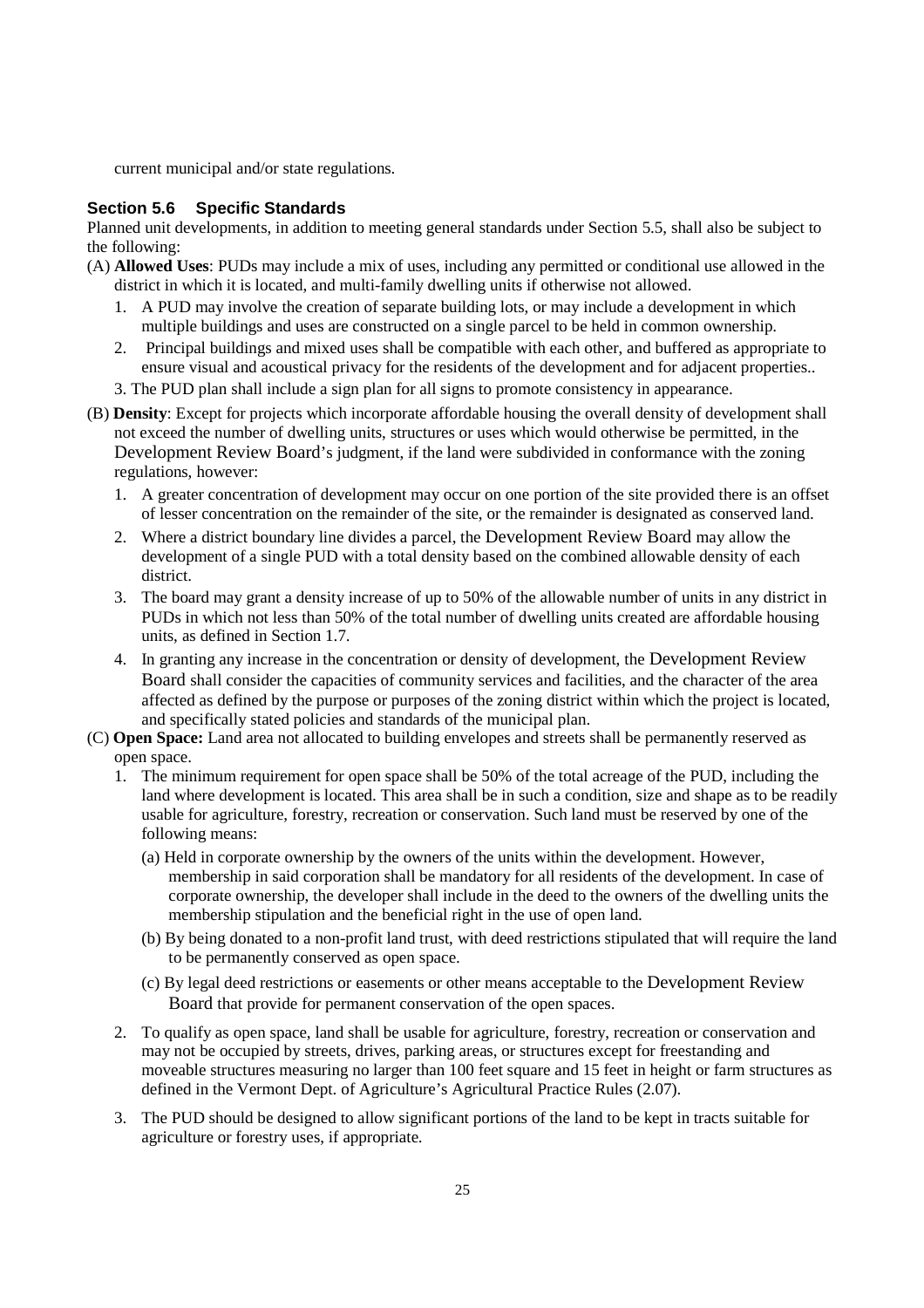- 4. It is the intent of these regulations that land not used for building sites be kept open and usable for agriculture, forestry, recreation or conservation.
- 5. Provision for the preservation of open space should also be made within the village district. In this district, which is intended to accommodate compact development at higher densities than in more rural districts, open space should be integrated into compact development at inginer densities than in more raral districts, open space should be integrated into compact development patterns and be designed as formal green spaces, such as "village greens," pathways and trails, parkland and playgrounds, intended to serve the proposed development.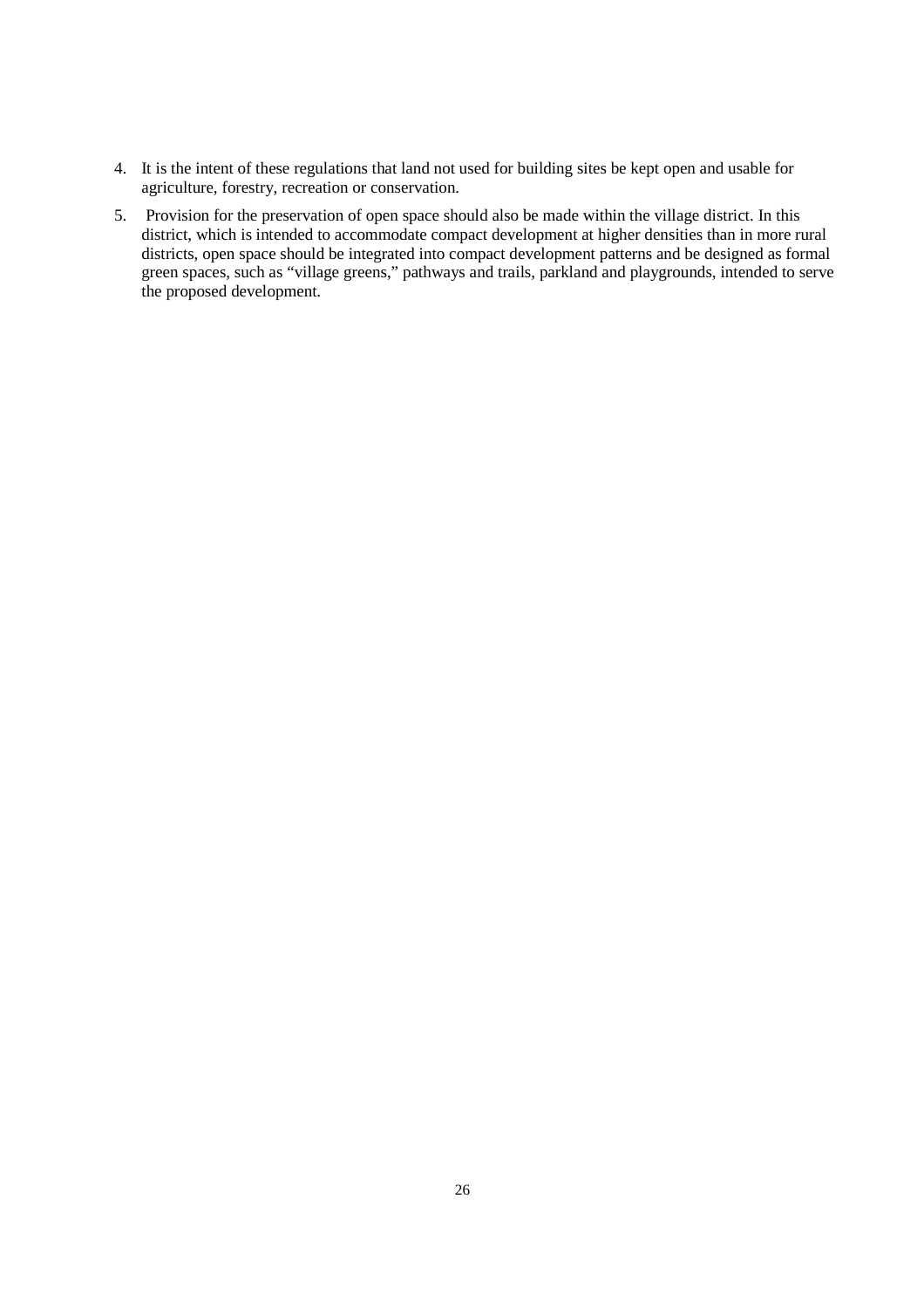# **ARTICLE VI: WIRELESS TELECOMMUNICATION FACILITIES**

#### **Section 6.1 Authority**

Pursuant to 24 V.S.A. §4414(12), the Development Review Board, in accordance with procedures set forth in Sections 2.6 and 2.8 for site plan review and conditional use review, shall have the authority to regulate construction, alteration, and development, decommissioning and dismantling of wireless telecommunication facilities in the Town of Plainfield.

## **Section 6.2 Purpose**

The purpose of this bylaw is to promote the public health, safety, welfare, and convenience of the residents of the Town of Plainfield, while accommodating the telecommunication needs of the Town's residents.

## **Section 6.3 Consistency With Federal and State Law; Severability**

This bylaw is intended to be consistent with the telecommunications act of 1996 and title 24, Chapter 117 of Vermont statutes annotated if any section of this bylaw is held by a court of competent jurisdiction to be invalid, such finding shall not invalidate any other part of this bylaw.

## **Section 6.4 Permit Required; Exemptions**

Wireless telecommunication facilities may be permitted as conditional uses upon compliance with the provisions of this bylaw in all zoning districts except the reserve district.

No installation or construction of, or significant addition or modification to, any wireless telecommunication facility shall commence until a permit has been issued by the zoning administrator following site plan and conditional use approval. However, in accordance with 24 V.S.A. §4412(9), a permit shall be issued for a Wireless Telecommunication Facility that, in the determination of the Development Review Board, will impose no impact or merely a de minimis impact, upon any criteria established in Section 6.8 below. The Development Review Board determination regarding no impact or de minimis impact shall be in writing and shall be subject to appeal under 24 V.S.A. § 4471. No permit shall be required for a wireless telecommunication facility that is used exclusively for municipal radio dispatch service or emergency radio dispatch service and which does not exceed 50 feet in elevation.

This bylaw shall not apply to amateur radio, citizens band radio, am or fm radio, or broadcast television service. No permit shall be required for a Wireless Telecommunication Facility that has received a certificate of public good pursuant to 30 V.S.A. § 248a.

This ordinance shall not prohibit a property owner's ability to place or allow placement of antennae used to transmit, receive, or transmit and receive communications signals on the property owner's premises if the aggregate area of the largest face of the antennae is not more than eight square feet, and if the antennae and the mast to which they are attached do not extend more than 12 feet above the roof of that portion of the building to which they are attached.

## **Section 6.5 Permit Application Requirements**

In addition to information otherwise required in this bylaw, applicants shall include the following supplemental information:

- 1. The applicant's legal name, address and telephone number. If the applicant is not a natural person, the applicant shall provide the state in which it is incorporated and the name and address of its resident agent.
- 2. The name, title, address and telephone number of the person to whom correspondence concerning the application should be sent.
- 3. The name, address and telephone number of the owner or lessee of the property on which the wireless telecommunication facility will be located.
- 4. The names and addresses of all adjoining property owners. Adjoining property owners shall be determined without regard to any public right-of-way.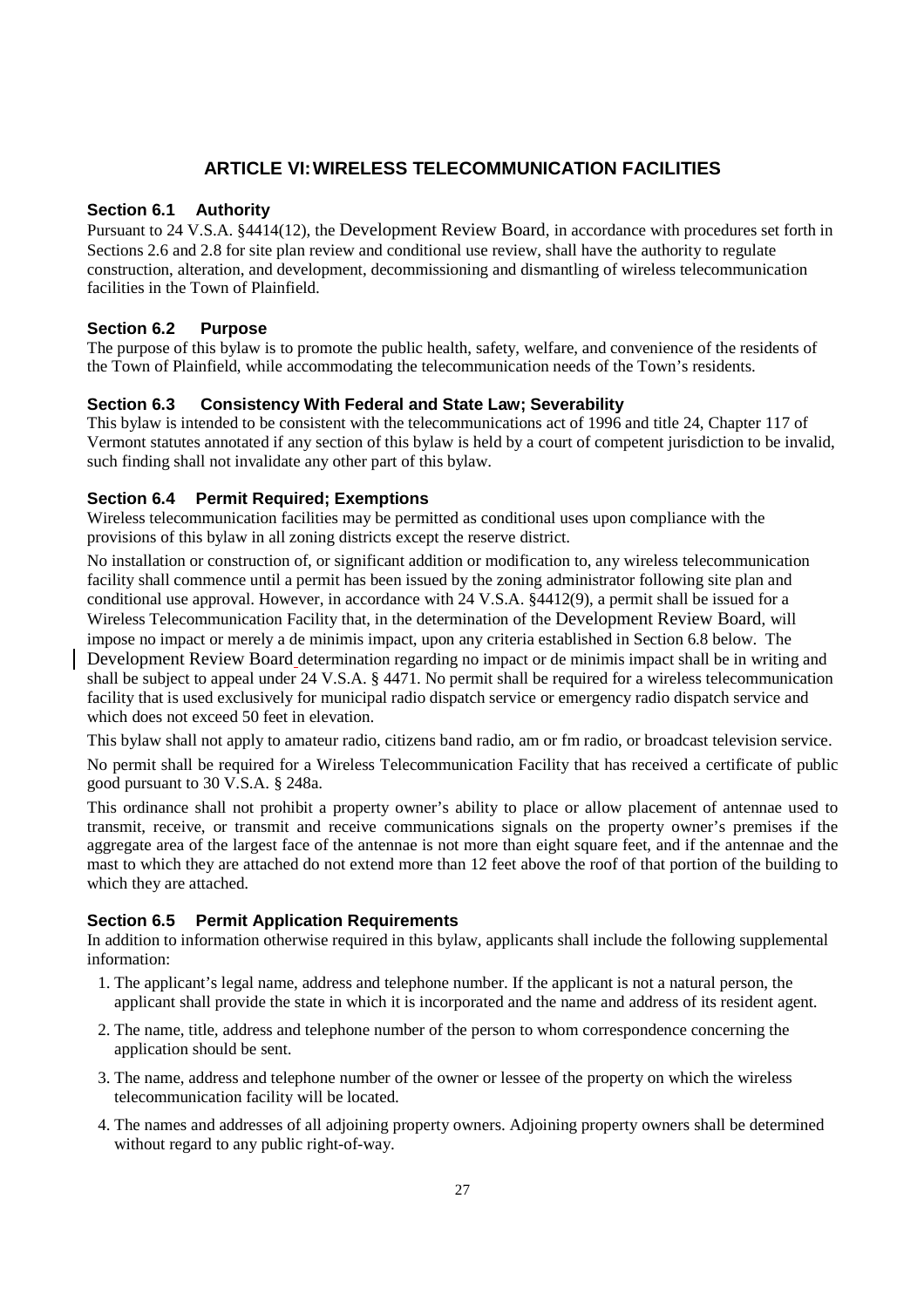- 5. A vicinity map showing the entire vicinity within a 1,000 foot radius of the facility, including the location of any tower, topography, public and private roads and driveways, buildings and structures, utilities, water bodies, wetlands, landscape features, historic sites and wildlife habitats. It shall indicate the property lines of the proposed facility site parcel and all easements or rights of way needed for access from a public way to the facility.
- 6. The location of the facility on a USGS topographic map or a GIS-generated map compatible with Vermont center for geographic information (VCGI) standards and encompassing the area within at least a two-mile radius of the proposed tower site.
- 7. Elevations and proposed site plans of the facility showing all facades and indicating all exterior materials and colors of towers, buildings and equipment, as well as all landscaping, utility wires, guy wires and screening. (all plans shall be drawn at a minimum scale of 1 inch  $= 50$  feet).
- 8. In the case of a site that is forested, the approximate average elevation of the existing vegetation within 50 feet of any tower base.
- 9. Construction sequence and time schedule for completion of each phase of the entire project.
- 10. A report from a qualified engineer that:
	- (a) Describes any tower's design and elevation,
	- (b) Documents the elevation above grade for all proposed mounting positions for antennas to be collocated on a tower and the minimum distances between antennas,
	- (c) Describes a tower's capacity, including the number, elevation and types of antennas that the tower is proposed to accommodate.
	- (a) In the case of new facilities, demonstrates that existing towers and structures within 5 miles of the site cannot reasonably be modified to provide adequate coverage and adequate capacity to the community.
	- (e) Describes potential changes or additions to existing structures or towers that would enable them to provide adequate coverage.
	- (f) Describes the output frequency, number of channels and the power output per channel for each antenna. In the alternative, a coverage map may be provided.
	- (g) Demonstrates the facility's compliance with the standards set forth in this bylaw or other applicable standards.
	- (h). Provides proof that at the proposed facility site the applicant will be in compliance with all FCC regulations, standards and requirements, and includes a statement that the applicant commits to continue to maintain compliance with all FCC regulations, standards and requirements for radio frequency radiation (RFR).
	- (i) Includes such other information requested by the Development Review Board to evaluate the application.
- 11. A letter of intent committing the facility owner and its successors to permit shared use of any tower if the additional users agree to meet reasonable terms and conditions for shared use, including compliance with all applicable FCC regulations, standards and requirements and the provisions of this bylaw and all other applicable laws.
- 12. In the case of an application for additional antennas or other equipment to be installed on an existing facility, a copy of the executed contract with the owner of the existing structure.
- 13. To the extent required by the National Environmental Policy Act (NEPA) and as administered by the FCC, a complete Environmental Assessment (EA) draft or final report describing the probable impacts of the facility, or a written statement by the applicant that an EA is not required is not required for the facility.

#### **Section 6.6 Independent Consultants**

Upon submission of an application for a wireless telecommunication facility permit, the Development Review Board, or both bodies together may retain independent consultants whose services shall be paid for by the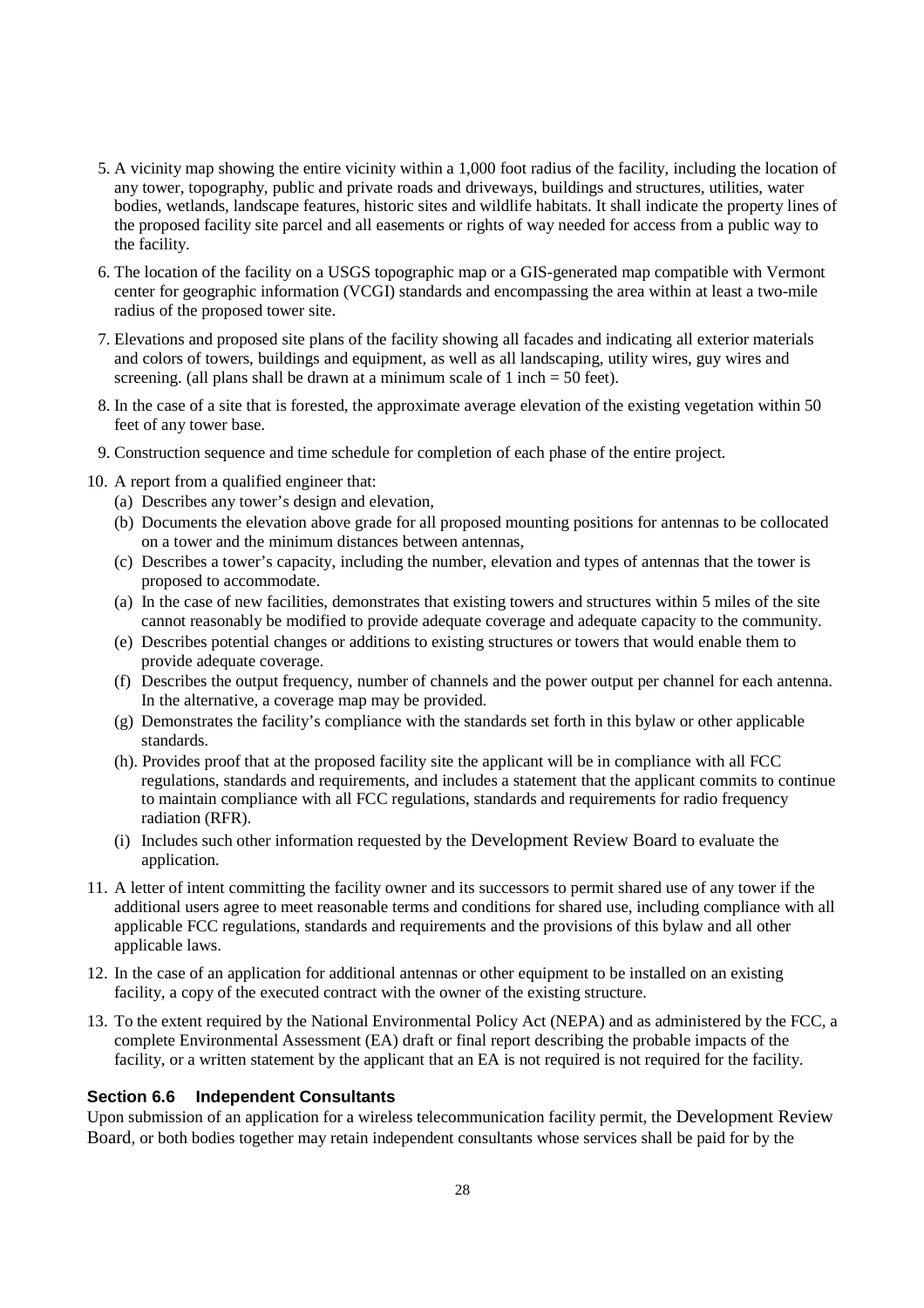applicant. These consultants shall be qualified professionals in telecommunications engineering, structural engineering, monitoring of electromagnetic fields and such other fields. The consultant(s) shall work at the Development Review Board direction and shall provide them such reports and assistance, as they deem necessary to review an application.

#### **Section 6.7 Balloon Test**

The Development Review Board may require the applicant to fly a four-foot diameter brightly colored balloon at the location and maximum elevation of any proposed tower or to use the best appropriate technology. If a balloon test is required, the applicant shall advertise the date, time, and location of this balloon test at 7 days in advance of the test in a newspaper with a general circulation in the Town. The applicant shall also inform the Development Review Board, in writing, of the date, time and location of the test, at least 15 days in advance of the test.

The balloon shall be flown for at least eight consecutive daylight hours on two days. If visibility and weather conditions are inadequate for observers to be able to clearly see the balloon test, further tests may be required.

#### **Section 6.8 Criteria for Approval and Conditions**

An application for a wireless telecommunication facility permit shall be approved after site plan review and conditional use review conducted in accordance with Sections 2.6 and 2.8 when all the following criteria have been met:

- 1. The facility will not be built on speculation. If the applicant is not a wireless telecommunication service provider, the applicant may be required to provide a copy of a contract or letter of intent showing that a wireless telecommunication service provider is legally obligated to locate a wireless telecommunication facility on lands owned or leased by the applicant.
- 2. The facility will not project more than 20 feet above the average elevation of the tree line measured within 50 feet of the highest vertical element of the wireless telecommunication facility, unless the proposed elevation is reasonably necessary to provide adequate wireless telecommunication service capacity or coverage or to facilitate collocation of facilities.
- 3. The minimum distance from the base of any tower to any property line is not less than 100% the total elevation of the tower, including antenna or equipment.
- 4. The facility will not be illuminated by artificial means and will not display any lights or signs except for such lights and signs as required by Federal Aviation Administration, federal or state law, or this bylaw.
- 5. The applicant will remove the facility, should the facility be abandoned or cease to operate. The Development Review Board may require the applicant to provide a bond, or other form of financial guarantee acceptable to the Plainfield selectboard to cover the cost of removal of the facility, should the facility be abandoned or cease to operate.
- 6. The applicant demonstrates that the facility will be in compliance with all FCC standards and requirements regarding radio frequency radiation.
- 7. The applicant will maintain adequate insurance on the facility.
- 8. The facility will be properly identified with appropriate warnings indicating the presence of radio frequency radiation. A permit may be conditioned on the provision of appropriate fencing.
- 9. The proposed equipment cannot be reasonably collocated at an existing wireless telecommunication facility. In determining whether the proposed equipment cannot be reasonably collocated at an existing facility, the following factors shall be considered:
	- (a) The proposed equipment would exceed the structural or spatial capacity of the existing facility and the existing facility cannot be reinforced, modified or replaced to accommodate planned equipment at a reasonable cost.
	- (b) The proposed equipment would materially impact the usefulness of other equipment at the existing facility and such impact cannot be mitigated or prevented at a reasonable cost.